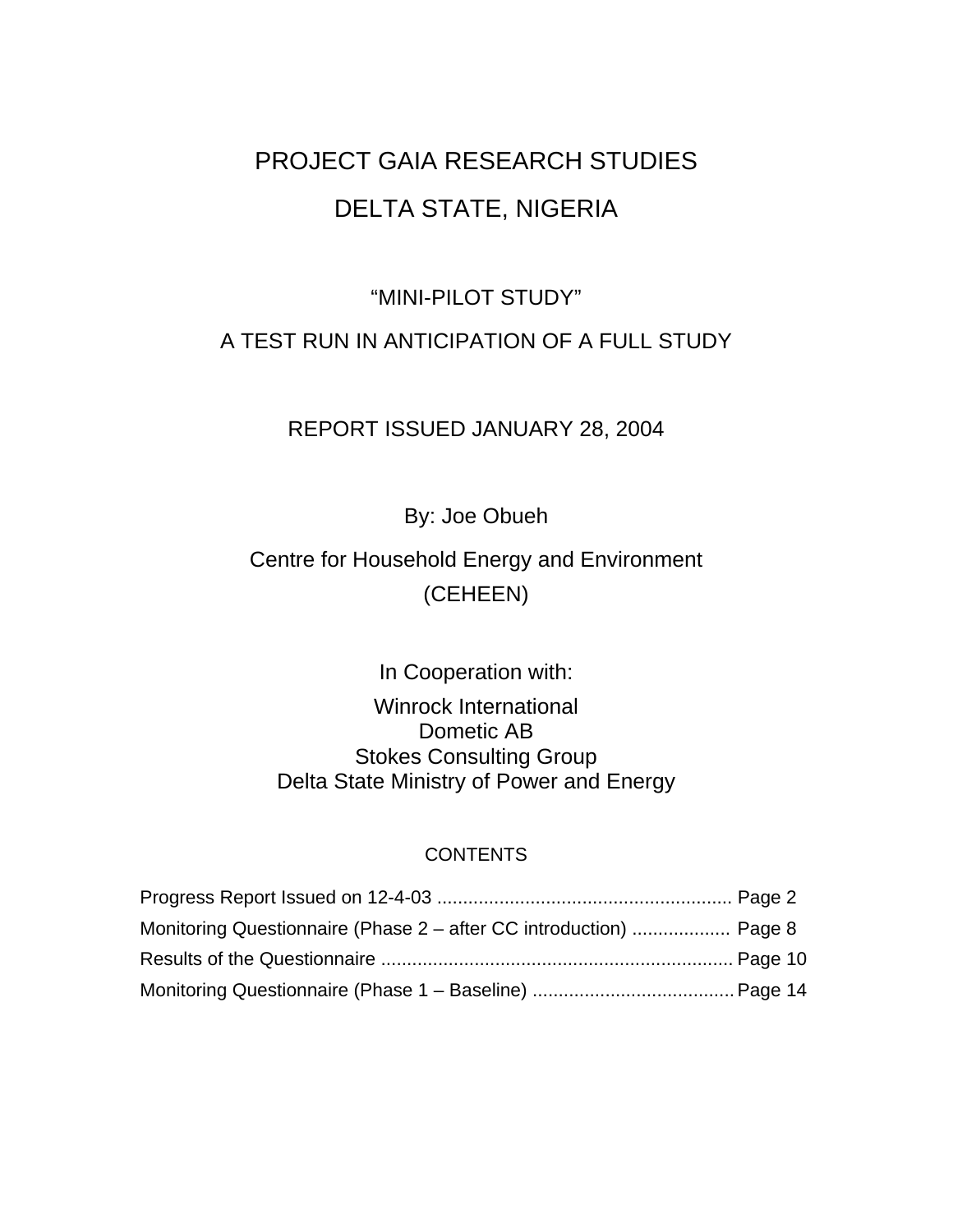# MINI PILOT PROGRESS REPORT IN DELTA STATE PROJECT GAIA RESEARCH STUDIES EXECUTIVE SUMMARY December 4, 2003

Dometic AB/Stokes Consulting Group commissioned a 10-stove mini-pilot study of the Cleancook stoves in Delta State. This study is a test-run for the up coming large-scale pilot study due to commence soon in selected locations in Delta State.

Winrock International is collaborating with the Centre for Household Energy and Environment (CEHEEN) to conduct the studies, which is being hosted by the Delta State Government and facilitated by Dometic AB, the Stokes Consulting Group, and the Delta State Ministry of Power and Energy.

Prior to the commencement of the mini pilot, Winrock International recruited the services of a volunteer as part of its International Volunteer Technical Assistance Programme to assist in developing an effective strategy for testing the appropriateness of the Cleancook technology in Nigerian households. The volunteer was given the task of focusing primarily on identifying adequate statistical tools that will effectively provide interpretable information from the data collected, while designing the data collection process to accommodate the requirements of the selected statistical tools.

This report explains what has been achieved so far (outcomes) in this first phase of mini pilot implementation with recommendations made and follow up activities listed.

#### **MINI-PILOT SCOPE OF WORK (SOW)**

- Develop survey from the baseline definition (Using the AMORE HHE as a starting point)
- Develop survey form for post-intervention survey of experience with the cleancook stove
- Develop criteria for selecting test families
- Develop survey methodology
- Select survey families for mini pilot
- Map locations of survey families
- Develop logistical plan for visits to families
- Visit five families and conduct baseline survey using the baseline questionnaire
- Based on this experience, revise and finalize baseline surveys
- Submit completed survey forms to Dometic, SCG and Delta State for review and comment
- Wrap up session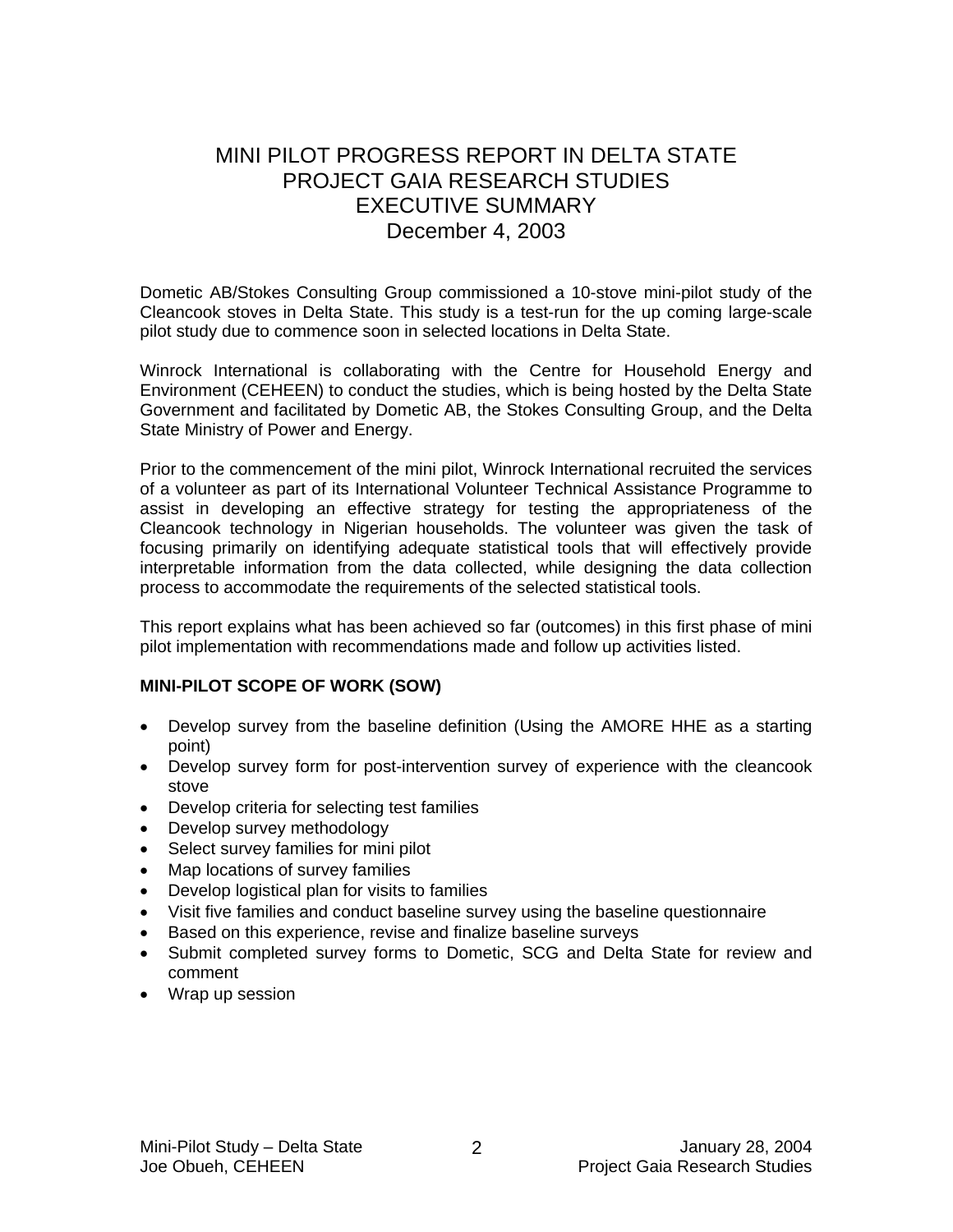#### **RESEARCH TEAM**

Project Gaia

- Mr. Bengt Ebbesson (Prior to mini pilot study commencement, assisted with project design)
- Mr. Harry Stokes (Designed mini-pilot scope of work and assisted with final questionnaire design)

Centre for Household Energy and Environment (CEHEEN)

- Mr. Joe Obueh, (Director)
- Mr. Steve Ikheloa (Asst. Project Director)
- Mr. James Agajo (Research Assistant)
- Ms. Geraldine Okwuosa

Winrock International

- Mr. Terry Hart (Volunteer)
- Mr. Ediri Kingsley Iruaga

Delta State Ministry of Power and Energy

- Mr. Theophilus Dafe Oghoro (Director)
- Mr. Endurance Ediri Ikpesikpe (Senior Project Officer)
- Mr. Fidelis Ojobo
- Mr. Josiah J. Efe
- Mr. Christopher Nworah
- Mr. Tata Messiri
- Mr. Chukwuma Nwamah

#### **PROGRAMME OF ACTIVITIES**

#### **Month of August:**

Thursday 21: Terry Hart (Project Volunteer) and Ediri Iruaga (Winrock staff) arrived Asaba, Delta State from Idah in Kogi State. They were received on arrival by CEHEEN staff led by Joe Obueh and nine staff of the Ministry of Power and Energy. Introduction of participants by Joe Obueh followed by a fifteen-minute debriefing session on project overview. All present discussed project scope of work followed by light refreshment at the hotel. All present reviewed the Amore HHE questionnaire as a starting point. All discussed goals for the days ahead. Broke up to allow Terry and Ediri get over the jet lag.

Friday 22: CEHEEN, Winrock staff and staff of the Ministry of Power and Energy assembled at meeting venue. 8 hours of meeting. The Cleancook stove was formally shown to the research team with a one hour demonstration/training by Joe Obueh featuring stove functionality, fuel denaturing and handling, followed by a general discussion on the many benefits of the clean cooking system being promoted. Ample time was given to all present to try their hands on the stove's operation. A water-boiling test (WBT) was carried out. A general discussion was later held on the pilot study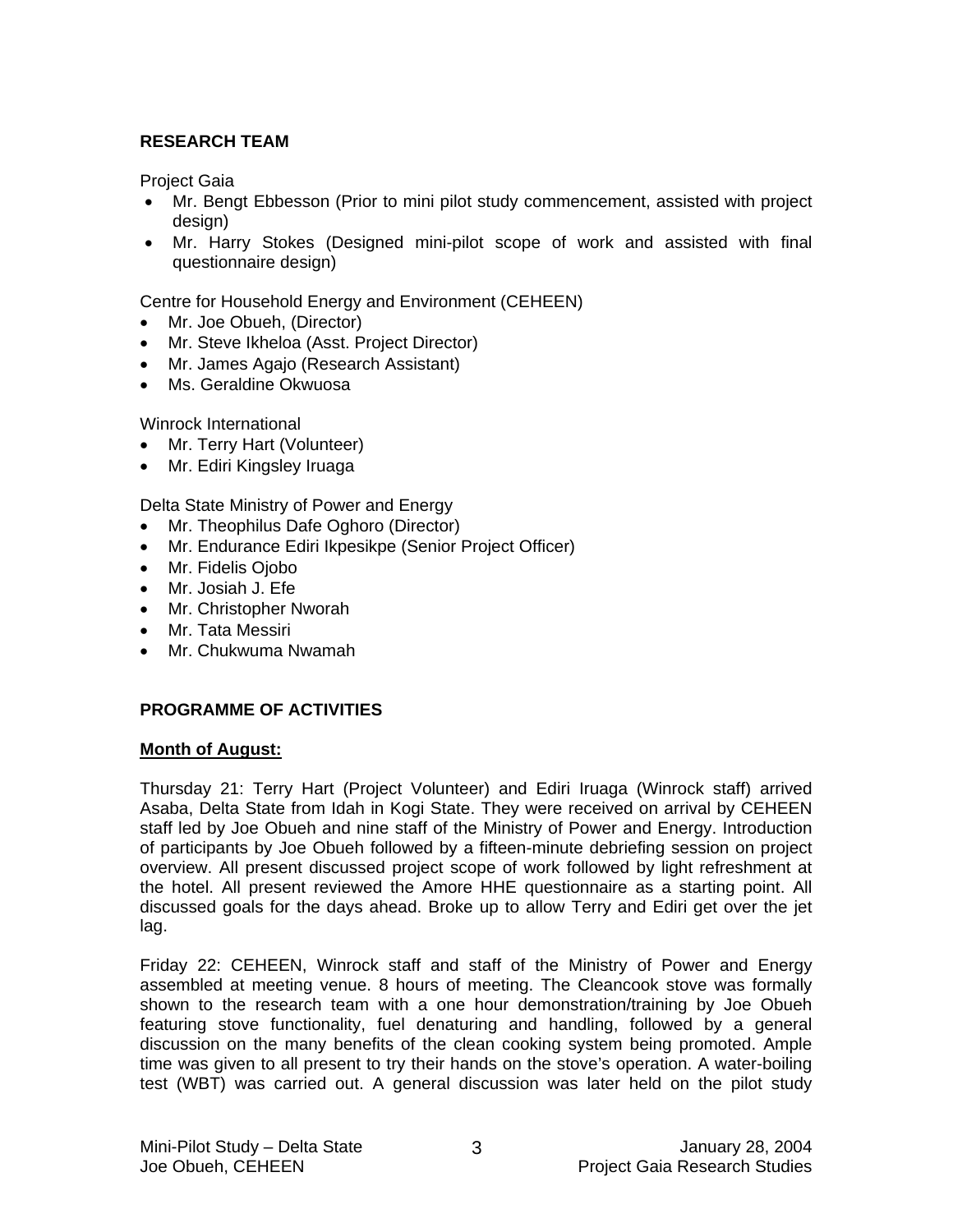implementation (Questionnaire design, methodology, data collection and logistical arrangement, marketing, deliverables, impact study and opportunities for improvements).

August 23: Six hours of meeting with the entire research team in attendance. Designed a logistical arrangement for project implementation. Worked out a proper schedule for visiting pilot families with Terry Hart making a very useful suggestion on refueling. Met in the afternoon with Tata Messiri. Discussed progress made so far.

August 24: Informal meeting between CEHEEN and Winrock staff. Discussed agenda for the days ahead. Discussed Delta State history and background, project Gaia history and progress recorded so far in Delta State, as well as the state's role in the project. Later in the day we took Terry and Ediri out to see a bit of Asaba and its cultural heritage.

August 25: Full day session that lasted seven hours with entire research team in attendance. Using the Amore HHE questionnaire as template and Harry Stokes' structured baseline topics as guideline, a mini pilot questionnaire was created. All discussed the content of the questionnaire in detail and had it revised and simplified to fit the Delta State context. Later in the day, Joe and Terry paid a courtesy visit on Dafe Oghoro in his office. The project was further discussed.

August 26: Full day session lasting 5 hours with all in attendance. Discussed project implementation. Sent first draft of project questionnaire for typing.

August 27: Another full day session that lasted six hours with all team members in attendance. Picked up the typed draft questionnaire. Did final review with necessary corrections made. Additional questions were added. Discussed goals of post intervention study; designed questions and goals of study; developed criteria for selecting test families; developed data gathering and entry methodology. Later in the day team members took time off for a group photograph.

August 28: Another full day session, which lasted seven hours, with CEHEEN, Winrock and staff of the Ministry of Power and Energy in attendance. Final revision of draft copy of mini pilot study questionnaire. This was followed by final printing and distribution of final questionnaire to project members. Discussed post-intervention impact study. Created five basic mid-term questions to be administered to the pilot families to determine proper usage, acceptance and initial reaction one week following the placement of stoves in the homes of the pilot families. Mapped location of the selected ten families. Visited two of the families and conducted full baseline interviews as test run. This afforded the team the opportunity of determining the time taken to interview one family necessitating the need to reduce the time for logistical reason and for proper time management. We built the confidence of the two families interviewed and identified unfriendly questions that might cause negative feedback. This led to further modification of several questions that we considered unfriendly. Personal observation of the two kitchens were made with notes taken on certain household cooking indicators such as presence of soot, ventilation and position of kitchen. Wrap-up session, where Winrock staff made further recommendations. Vote of thanks on behalf of Project Gaia by Joe Obueh. This was followed by an evening dinner.

August 29: Winrock staff departed Asaba for Abuja by road. They were seen off at departure by CEHEEN staff. Later in the day CEHEEN staff met with the other project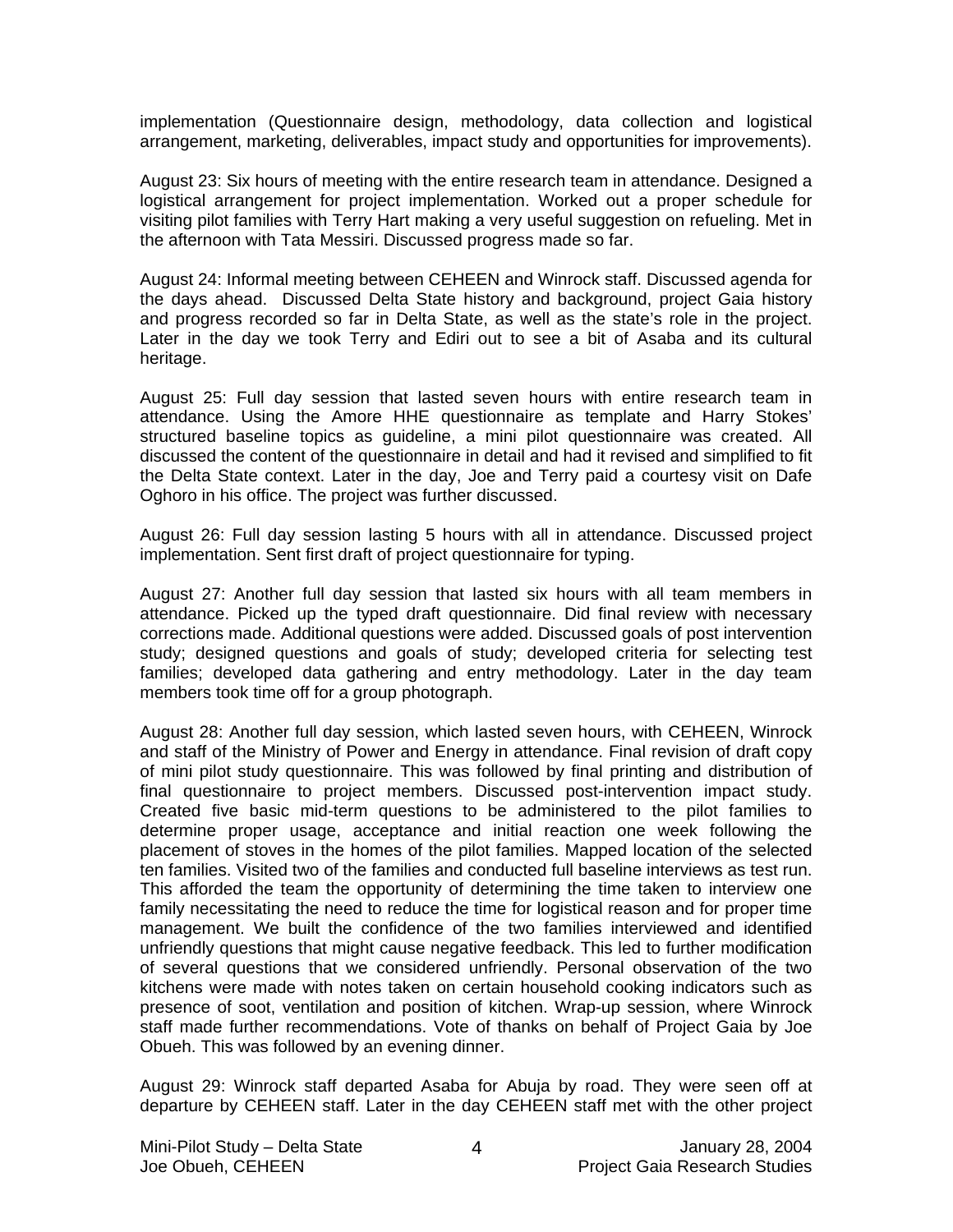team members from the Ministry of Power and Energy to review the results of the project implementation meetings and strategy for the full project implementation. Roles were assigned to each research assistants.

#### **Month of September:**

September 3: CEHEEN and research assistants from the Ministry of Power and Energy converged on Asaba for follow-up activities after a five-day break. Debriefing at the Ministry of Power and Energy. Dafe Oghoro, who seized the opportunity to reiterate the ministry's unflinching support for the project, later addressed the team. All reviewed progress achieved with the Winrock staff and set goals for the next step of the mini pilot implementation.

September 4: Joe Obueh hurriedly left Asaba following a distress call from a hospital in Benin about his wife, who was delivered of a baby girl. The other CEHEEN staff was given clear instructions to carry on with assistance given by the staff of the Ministry of Power and Energy.

September 9: Joe Obueh took time off the hospital to return to Asaba to appraise work achieved by CEHEEN and the ministry staff. Met with Dafe and discussed logistical arrangement (office, storage space, vehicle) being assembled by the ministry preparatory for staff training and actual fieldwork. CEHEEN and ministry staff visited 3 additional pilot families and conducted baseline interviews before Joe Obueh returned to the hospital to join the wife. The rest of CHEEN staff remained in Asaba to familiarize with the total 5 families already interview.

#### **Month of October:**

October 11-16: Commenced training for the research assistants comprising CEHEEN and selected staff of the Ministry of Power and Energy. Conducted mock interview sessions for research assistants so as to achieve efficiency in time management and with the purpose of testing the friendly interview style and tone adopted for the field interview. Team modified approach for long term benefits. Discussed logistics for family visits and the process of refueling, taking into consideration the observations and recommendations made during team's initial meetings with Winrock staff. Discussed modalities for scaling down the duration of the mini pilot from 3 months to 2 months to make it more manageable and result-oriented. Selection of the 10 mini pilot families, followed by individual interactive session with the head of each family.

#### **Month of November:**

November 12-17: High level consultation with key officials of the Ministry of Power and Energy on our readiness for the mini pilot and the urgent need for the ministry to commence process of availing the research team the financial and material support pledged at the on set of project development. The Permanent Secretary, Mr. S.T. Ololobou and Dafe Oghoro formally introduced the project and the research team to the new Commissioner for Power and Energy, Mr. Emmanuel Ighomena, who again reaffirmed the ministry's total commitment to the project. He promised to secure the State Governor's approval, necessary for the final confirmation of the state and ministry's support as well as the release of solicited funds and other resources, before the end of the year. He requested for a demonstration of the Cleancook stove and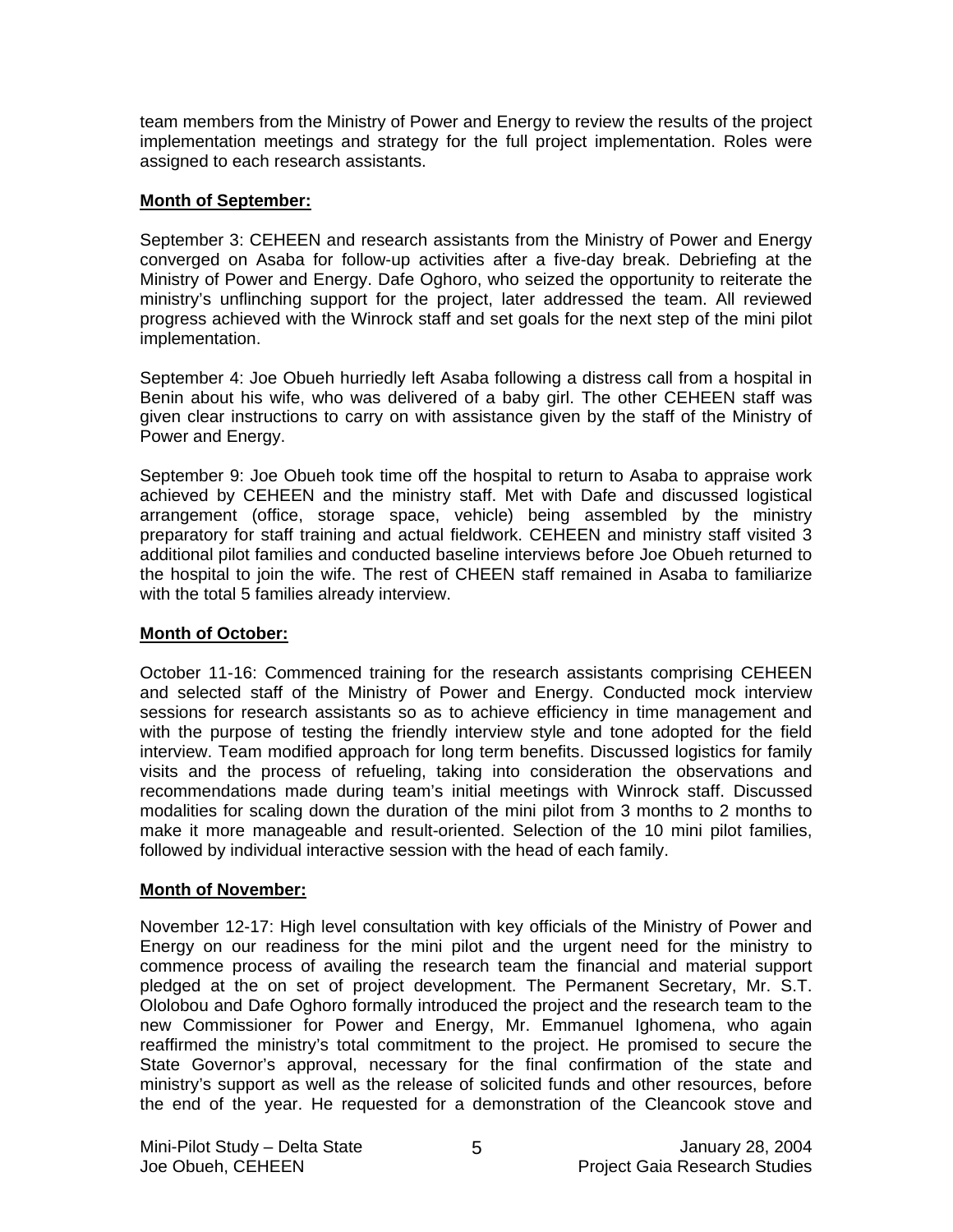lantern. He ordered proper documentation of the demonstration session for which he invited the Delta State Ministry of Information; the state-owned Delta Television and the state-owned newspaper for press coverage. All the Directors and staff of the Ministry of Power and Energy and top officials of the Ministry of Information witnessed the colourful demonstration that lasted one hour in the commissioner's office. The demonstration session has since featured in the prime time news belt of the state television and the newsletter of the ministry of information.

#### **Capacity building benefits**

- Greater awareness of survey methodology
- Better understanding of data collection techniques and analysis
- Greater awareness of challenges of survey implementation and a timesaving and cost-effective refueling process.
- Greater awareness of logistical challenges
- Better "people" skills in interacting with interview families
- As a result of the test interviews conducted CEHEEN staff quickly learnt what worked and what did not work, and this made the team to modify survey approach.

#### **Outcomes:**

- Improvement in logistics: Simplified number of visits to families and modification of refueling process for easy implementation and management of pilot study.
- Mini-pilot questionnaire: Simplified and shortened to make it easy to administered and for easy response.
- Time-management: Designed the mini-pilot to run for two months without affecting the quality of the expected results. Determined the time taken to administer questionnaire to each family. Initially, an interviewer would use 45 minutes to administer questionnaire to one respondent but further simplification in line with efficiency improvement reduced the time used to administer one questionnaire to 25 minutes.
- Efficiency improvement: Unanticipated topics for personal expressions were designed alongside the questionnaire to address topics that otherwise the respondents would avoid for the fear that such responses would affect their chances of keeping the stove.
- Pilot study implementation: Developed an efficient data collection strategy and designed an evaluation format. Working with Winrock and Delta State staff produced a synergistic result and an improved understanding of collective benefits. First interaction with the 10 mini pilot families on their impression of the Cleancook revealed a general likeness of the design and quality of the stove.

#### **Recommendations:**

• Business plan: Increasing the market potential of the cleancook technology by developing a marketing strategy at the on set of the mini pilot. Such strategy should include an opportunity to market the stoves and fuel, product branding and market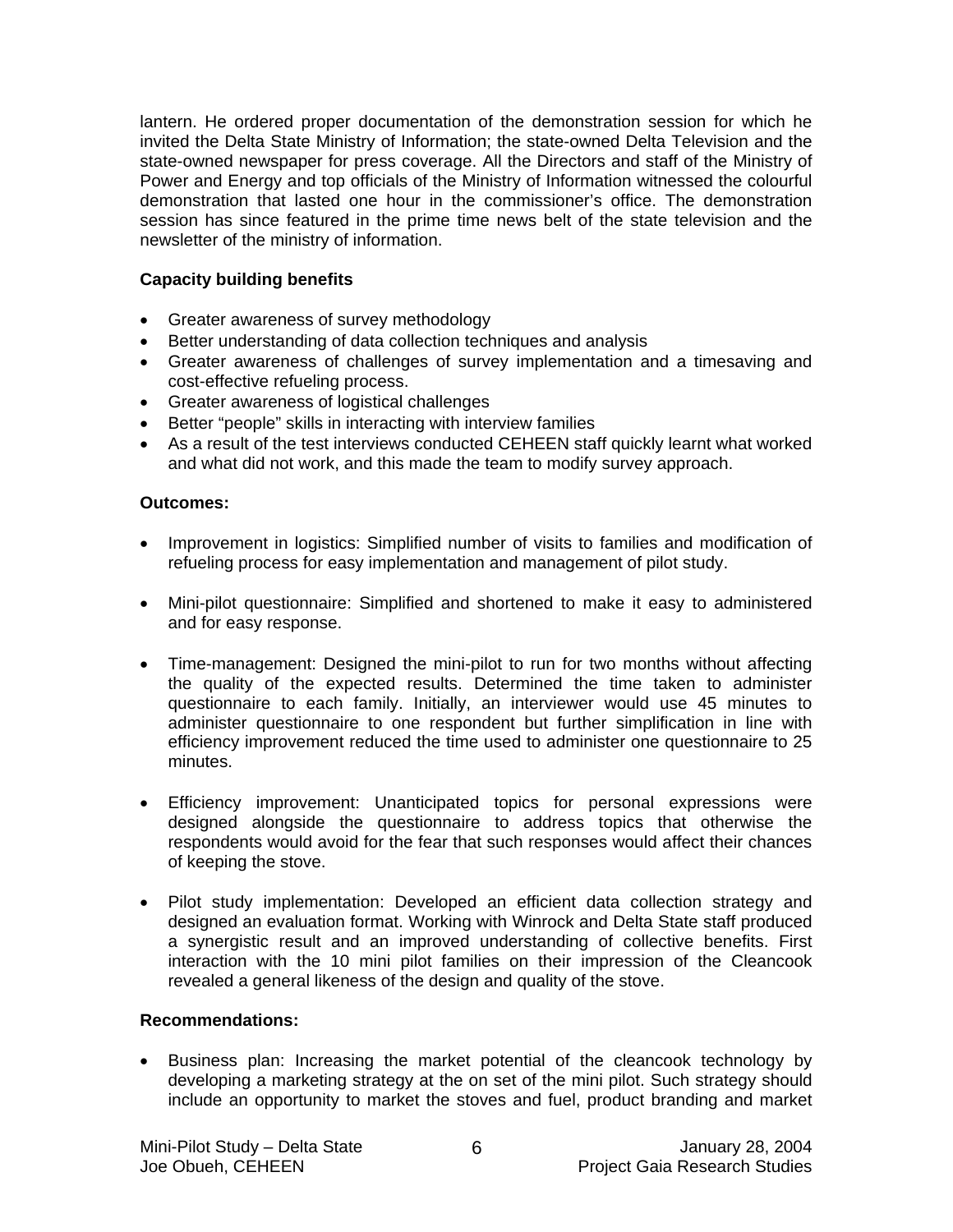awareness through product advertisement. Employ the use of effective marketing tools such as T-shirts with descriptive logo inscribed at the on set of the mini pilot to serve as an awareness and promotional tool and for easy identification of field workers.

• Safety: The instruction manual for stove operation and fuel handling should be translated into the three main Nigerian languages.

#### **Follow-up activities**

- Project team is ready to commence placement of stoves to the selected 10 families
- A hands-on training sessions on stove functionality and fuel handling to be preceded by a focus group discussion
- Data collection and preparation of statistical tables for analyzing field results.
- Reporting of end-users reactions based on the functional characteristics of the Cleancook stove.
- A proposal for stove modification as necessitated by field results

#### **Attachments:**

- Mini-pilot scope of work (SOW)
- Final questionnaire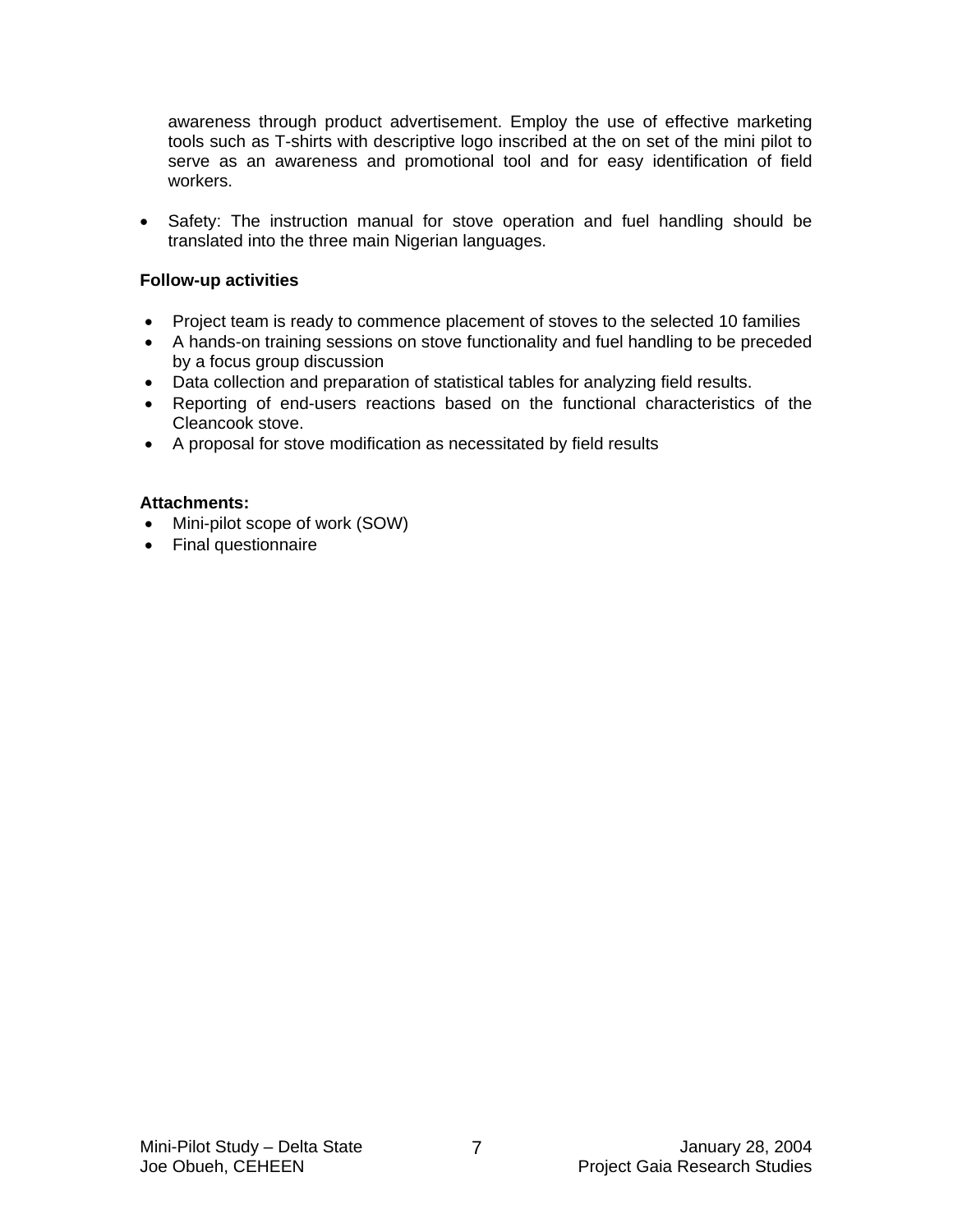# PROJECT GAIA-CLEANCOOK MONITORING DATASHEET IN DELTA STATE

### January 2004

### **Phase 2 (After the Introduction of the CleanCook Stove)**

*Note: All answers will be held in the strictest confidence. Please answer all the questions on the questionnaire. Please tick (*9*) as appropriate* 

| (1) The CleanCook is very safe?                                   |                                                       |            |                    |
|-------------------------------------------------------------------|-------------------------------------------------------|------------|--------------------|
| Yes •                                                             |                                                       | $No$ .     |                    |
| (2) How easy is it to use the CleanCook?                          |                                                       |            |                    |
|                                                                   | Very Easy • Fairly Easy •                             | Not Easy • | Complicated •      |
| (3) How efficient is the CleanCook?                               |                                                       |            |                    |
|                                                                   | Very efficient • Slightly efficient • Not efficient • |            | No comment •       |
| (4) Does the stove economize fuel?                                |                                                       |            |                    |
| Yes •                                                             |                                                       | $No$ .     |                    |
| (5) If yes, how much fuel is saved compared to your other stoves? |                                                       |            |                    |
| So much •                                                         |                                                       | Much •     | Little •           |
| (6) Does the stove produce soot?                                  |                                                       |            |                    |
| Yes •                                                             |                                                       | $No$ .     | Little soot •      |
| (7) What do you not like about the stove?                         |                                                       |            |                    |
| The stove body •                                                  | The fuel tank •                                       |            | The pot support •  |
| The regulator $\bullet$                                           | The burner •                                          |            | All of the above • |

8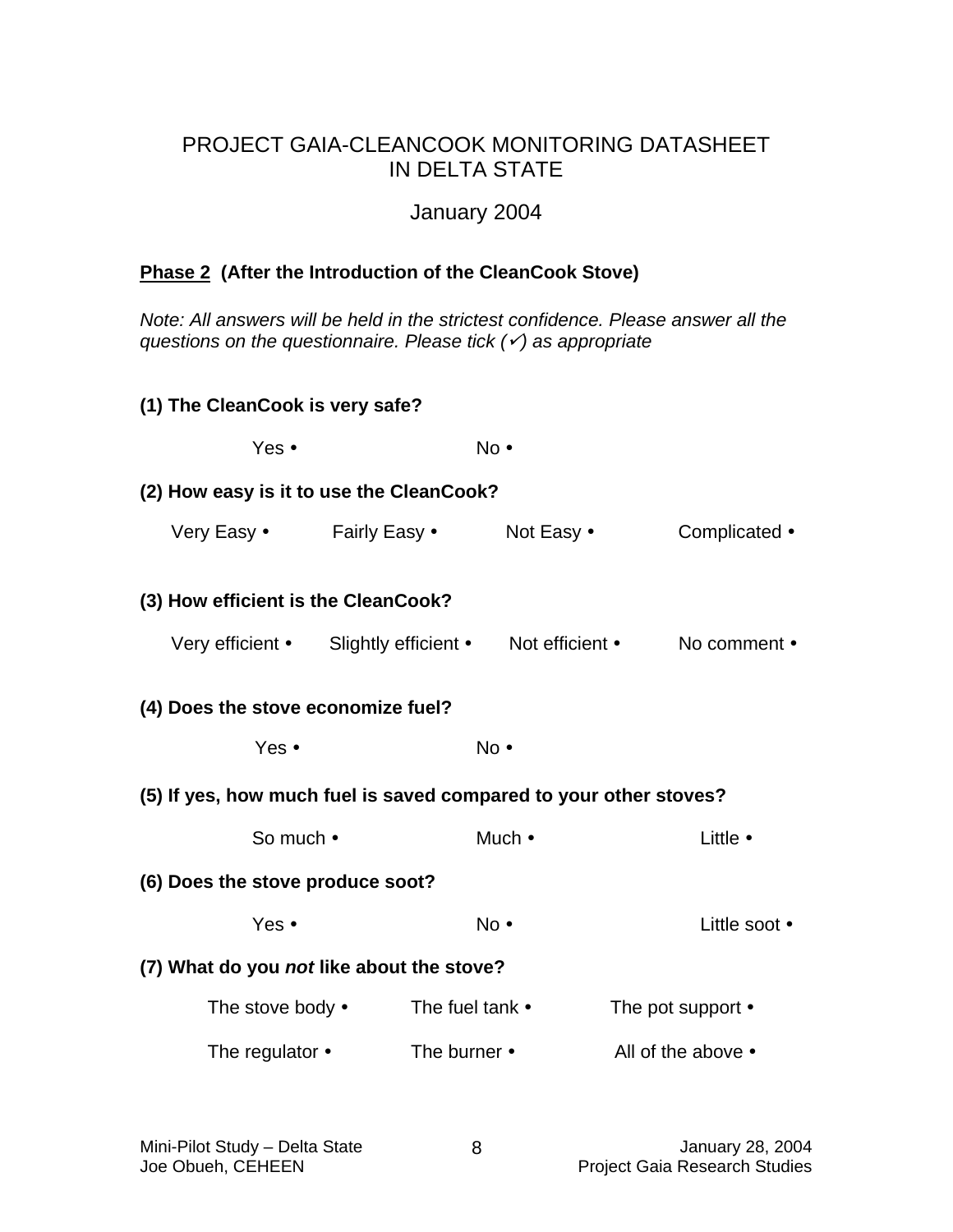### **(8) What do you** *not* **like about the fuel?**

| The colour $\bullet$ | The smell • | None of the above • |
|----------------------|-------------|---------------------|
|                      |             |                     |

#### **(9) What changes would you like to see on the stove?**

| The stove body $\bullet$ | The fuel tank • | The pot support $\bullet$ |
|--------------------------|-----------------|---------------------------|
| The regulator $\bullet$  | The burner •    | All of the above •        |

#### **(10) Would you buy the CleanCook?**

Yes • No • No •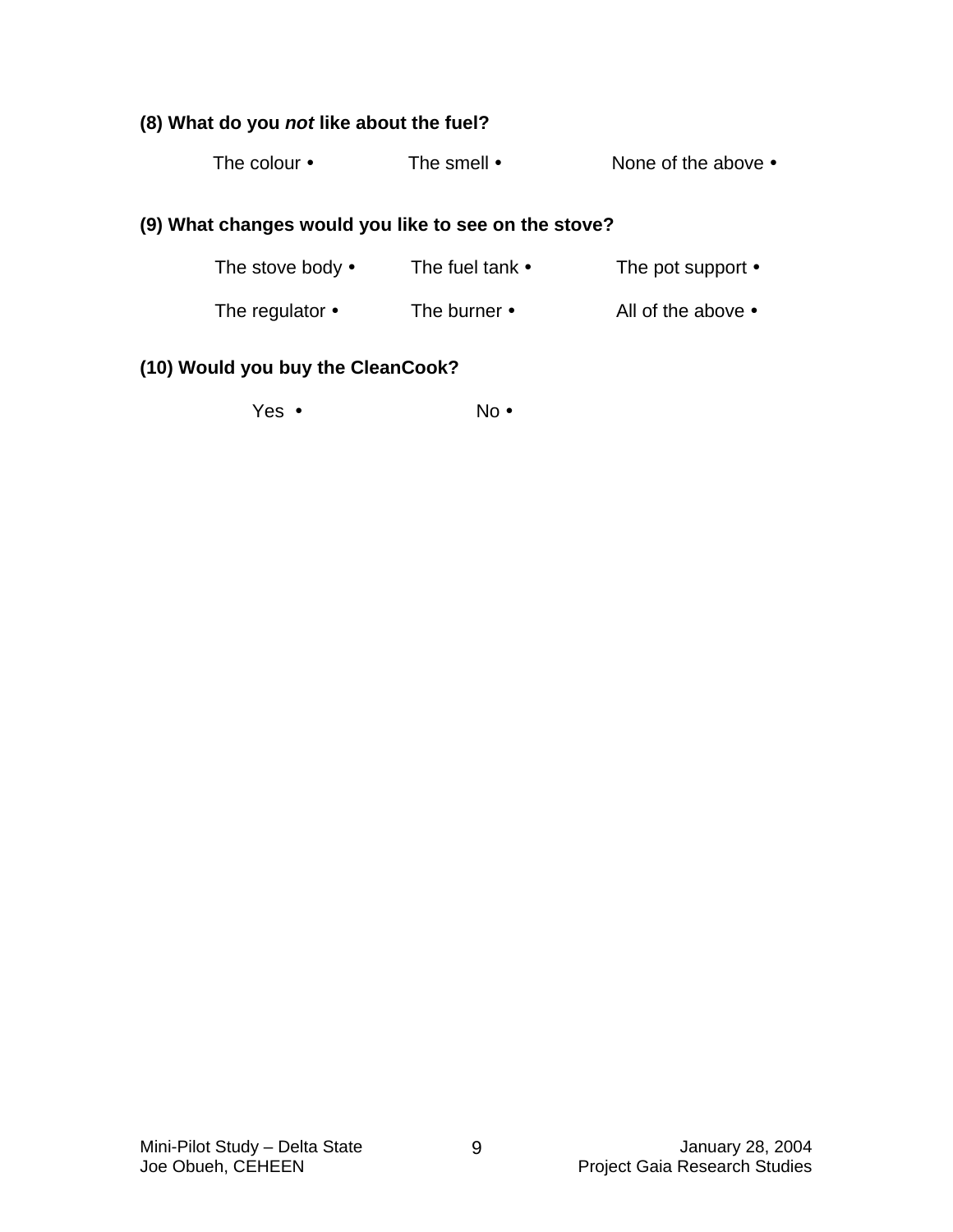# **Results of the Phase 2 monitoring test on the CleanCook:**

**Question (1): The CleanCook is very safe?** Yes• No •

|            | <b>Respondents</b> | $\%$ |
|------------|--------------------|------|
| <b>Yes</b> |                    |      |
| No         |                    | 10   |
| Total      | 10                 | 1ሰበ  |

#### *Discussion:*

- 9 respondents, representing 90%, cited safety as one of the most desirable features of the CleanCook stove. They specifically mentioned that the way the fuel does not spill from the tank is a unique safety feature that ranks the CleanCook far above kerosene and LPG stoves. One respondent mistakenly had one of the tanks overfilled, which resulted in flames all over the burner's chamber. The flames were easily extinguished by just a little sprinkling of water.
- One respondent, representing I%, questioned the cross bones and skull on the safety instruction label on the fuel container. The respondent admitted being discouraged to touch the container on seeing the cross bone/skull, which, she said signified "Death" or "Extremely poisonous substance".

*Research team suggested a subtle safety sign like "CAUTION" in place of the cross bones/skull.* 

|             | <b>Fairly Easy •</b> | Not Easy • |
|-------------|----------------------|------------|
|             | <b>Respondents</b>   | %          |
| Very easy   |                      | 70         |
| Fairly easy |                      | 20         |
| Not easy    |                      |            |
| Complicated |                      | 10         |
| Total       |                      |            |

# **Question (2): How easy is it to use the CleanCook? Very Easy** y

#### *Discussion:*

- 8 respondents, or 80%, had no problem operating and cleaning the stove.
- One respondent, representing 10%, experienced difficulty refilling the fuel tanks when fuel got exhausted while she was still cooking. She said it was not possible to determine fuel level in the canister.
- 2 respondents experienced difficulty lighting the burner with the standard short matchstick in Nigeria. They reported that the burner took extra minutes to ignite with the short matchstick.

10

**Complicated •**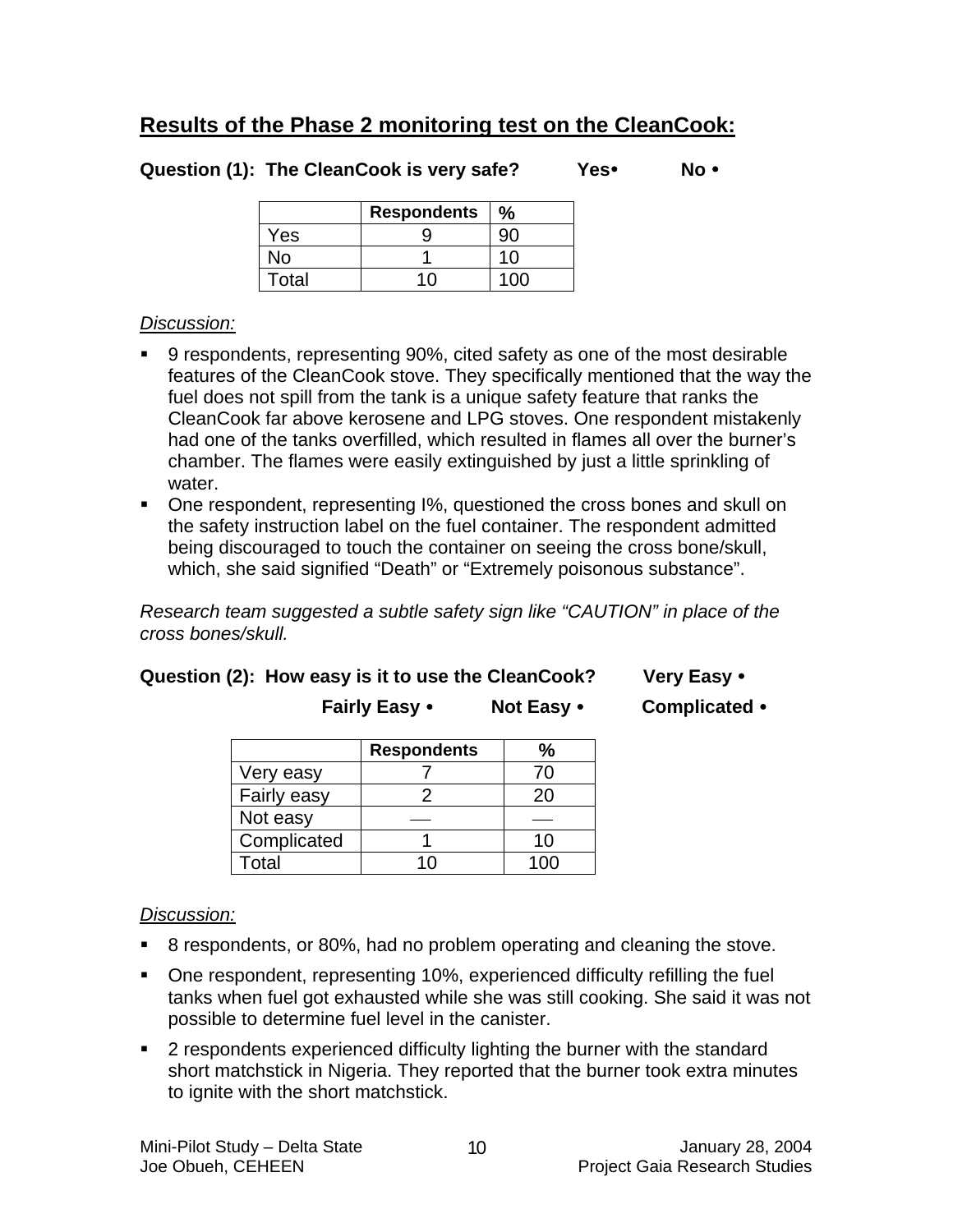*Research team is proposing that the 21 holes on either sides of the stove be widened to create two finger-size holes for ease of lifting during refilling process, or, an aperture, lined with a slide, large enough for pulling out the canisters, should replace the 21 holes on either sides.* 

| Question (3): How efficient is the CleanCook? | Very efficient • |
|-----------------------------------------------|------------------|
|-----------------------------------------------|------------------|

 **Slightly efficient** y **Not efficient** y **No comment** y

|                    | <b>Respondents</b> |    |
|--------------------|--------------------|----|
| Very efficient     |                    |    |
| Slightly efficient |                    | 10 |
| Not efficient      |                    |    |
| Total              | 10                 |    |

### *Discussion:*

- All, but one, were impressed with the heating power, which they say performed much more than kerosene stove. It was observed that the respondent that rated the stove as being slightly efficient actually cooked "kponmo" cowhide, a delicacy that takes minimum of 3 hours to cook, with less than half litre of methanol fuel which of course got finished midway into the cooking.
- 8 of the respondents, representing 80% of the study group, reported that the potholder (circular grill) does not firmly hold large pots due to its free movement on the stove. Research team proposed that the grill should have clips that could anchor it to the stove in such a way that it could easily be detached during cleaning process.

**Question (4): Does the stove economize fuel?** Yes • No •

#### **Question (5): If yes, how much fuel is saved compared to your other stoves?**

|       | <b>Respondents</b> | $\%$ |
|-------|--------------------|------|
| Yes   |                    |      |
| N٥    |                    | 30   |
| Total |                    | 1ሰበ  |

### *Discussion:*

T 7 of the respondents, representing 70%, used more than 1 litre to cook per day, even though slightly less than the quantity of kerosene used in a day. It was, however, observed that the 7 respondents permanently set the regulator of their stoves at the maximum level.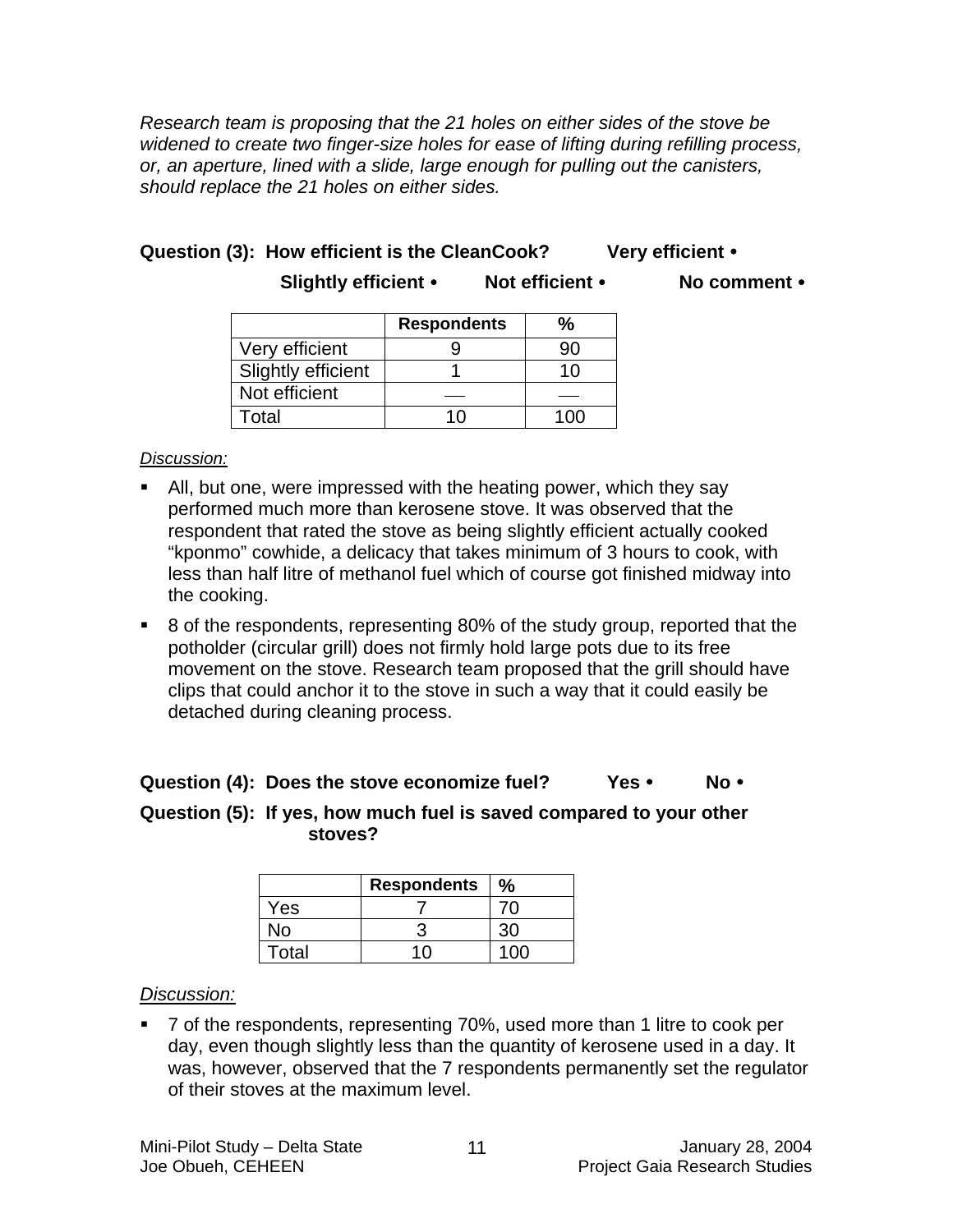- The 3 respondents that used exactly 1 litre per day are small families of less than the average 5 persons per family thus requiring less cooking. Besides, they occasionally set the regulators at minimum level.
- All the respondents preferred a 50-litre fuel container to the 5-litre container.

### **Question (6): Does the stove produce soot? Yes** y **No** y **Little soot** y

|                    | <b>Respondents</b> |     |
|--------------------|--------------------|-----|
| Yes                |                    |     |
| No                 | 10                 | 100 |
| <b>Little Soot</b> |                    |     |
| Total              | 1 በ                | 100 |

### *Discussion:*

- All respondents, representing 100%, were impressed about the cleanliness with which the stove burns.
- None of the respondents experienced soot stain on the pots.
- None of the respondents reported of experiencing smoke emissions.
- "This is the cleanest cooking stove available" was the general response.
- One respondent says she never used scouring powder (soot removal) for her pots while using the stove.

#### **Question (7): What do you not like about the stove? The stove body** y

 **The fuel tank**y **The pot support** y **The regulator** y

 **The burner** y **All of the above** y

|                   | <b>Respondents</b> | %   |
|-------------------|--------------------|-----|
| <b>Stove Body</b> |                    | 20  |
| <b>Fuel Tank</b>  |                    |     |
| Pot Support       |                    | 80  |
| Stove burner      |                    |     |
| Regulator         |                    |     |
| Total             | 10                 | 100 |

### *Discussion:*

■ 2 respondents, representing 20% of the study group, reported that the finishing line of the base of the stove body is too sharp and could result to injuries. One of the 2 respondents actually had a slight cut on one of his fingers to show for her response.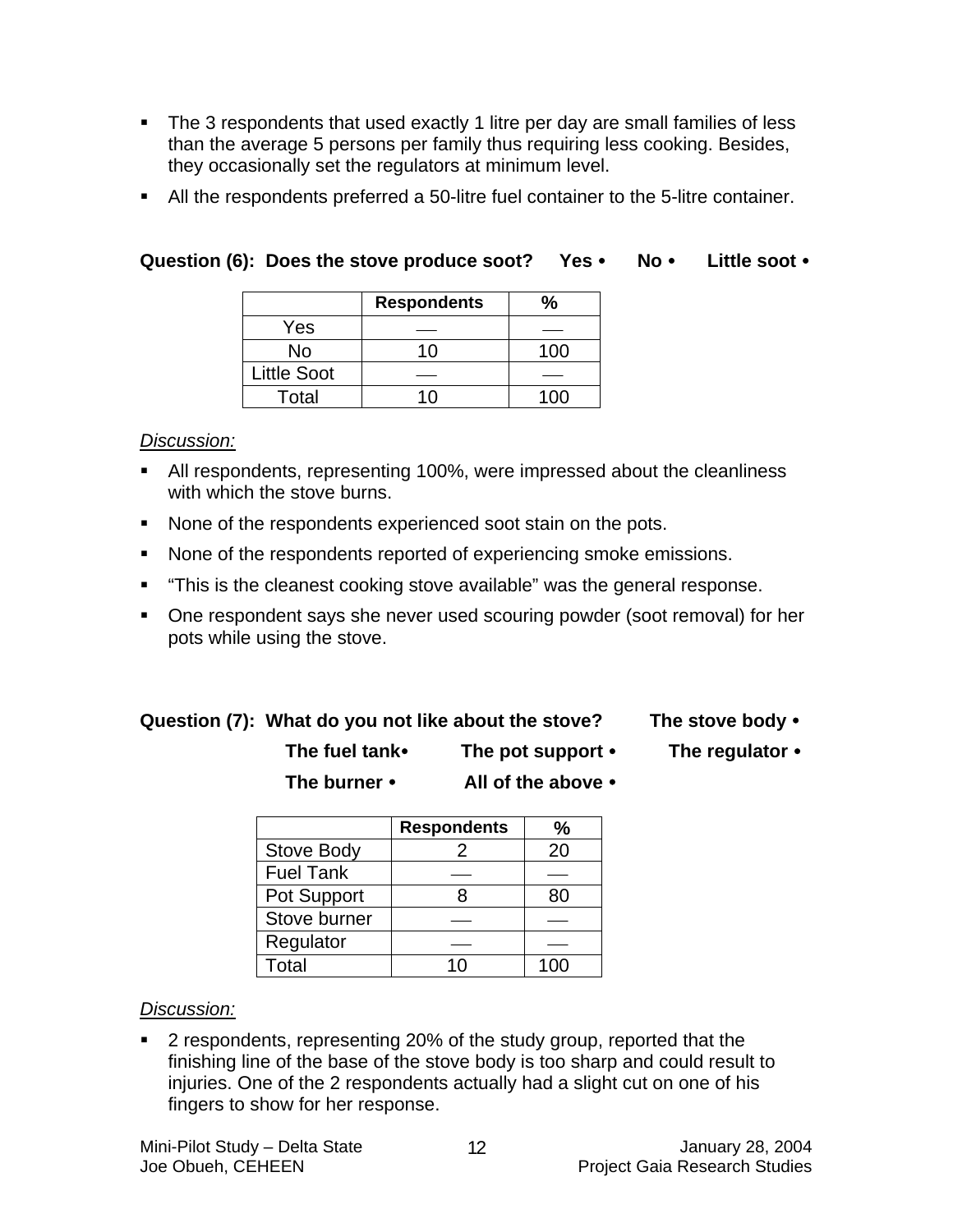- All respondents said the tanks are good but easily run out of fuel when cooking time-consuming meals.
- 8 respondents experienced difficulty placing large pots on the circular grill.

### **Question (8): What do you not like about the fuel?**

 **The colour** y **The smell** y **None of the above** y

### *Discussion:*

- 9 of the respondents, representing 90%, liked the colour of the fuel, which they say distinguishes it from other cooking fuels.
- One respondent preferred the colour to be either "yellow" or "green" so as not to confuse it with a new table wine in Nigerian market known as "Blue cocktail", which, according to her, could be passed off as the methanol fuel by unscrupulous persons. The bitter agent solves this problem.

### **Question (9): What changes would you like to see on the stove?**

| The stove body•         | The fuel tank • | The pot support $\bullet$ |
|-------------------------|-----------------|---------------------------|
| The regulator $\bullet$ | The burner •    | All of the above •        |

Same response as that in question 7.

### **Question (10): Would you buy the CleanCook?** Yes • No •

|       | <b>Respondents</b> | $\%$ |
|-------|--------------------|------|
| Yes   | 1 በ                | 100  |
| No    |                    |      |
| Total |                    | 1ሰሰ  |

### *Discussion:*

 All respondents, representing 100% of the study group, say they would buy the stove to replace their current cooking device, if there would be regular supply of methanol fuel to run the stove.

### **Study was conducted and compiled by:**

Centre for Household Energy and Environment (CEHEEN)

### **For:**

Delta State & Dometic AB/Stokes Consulting Group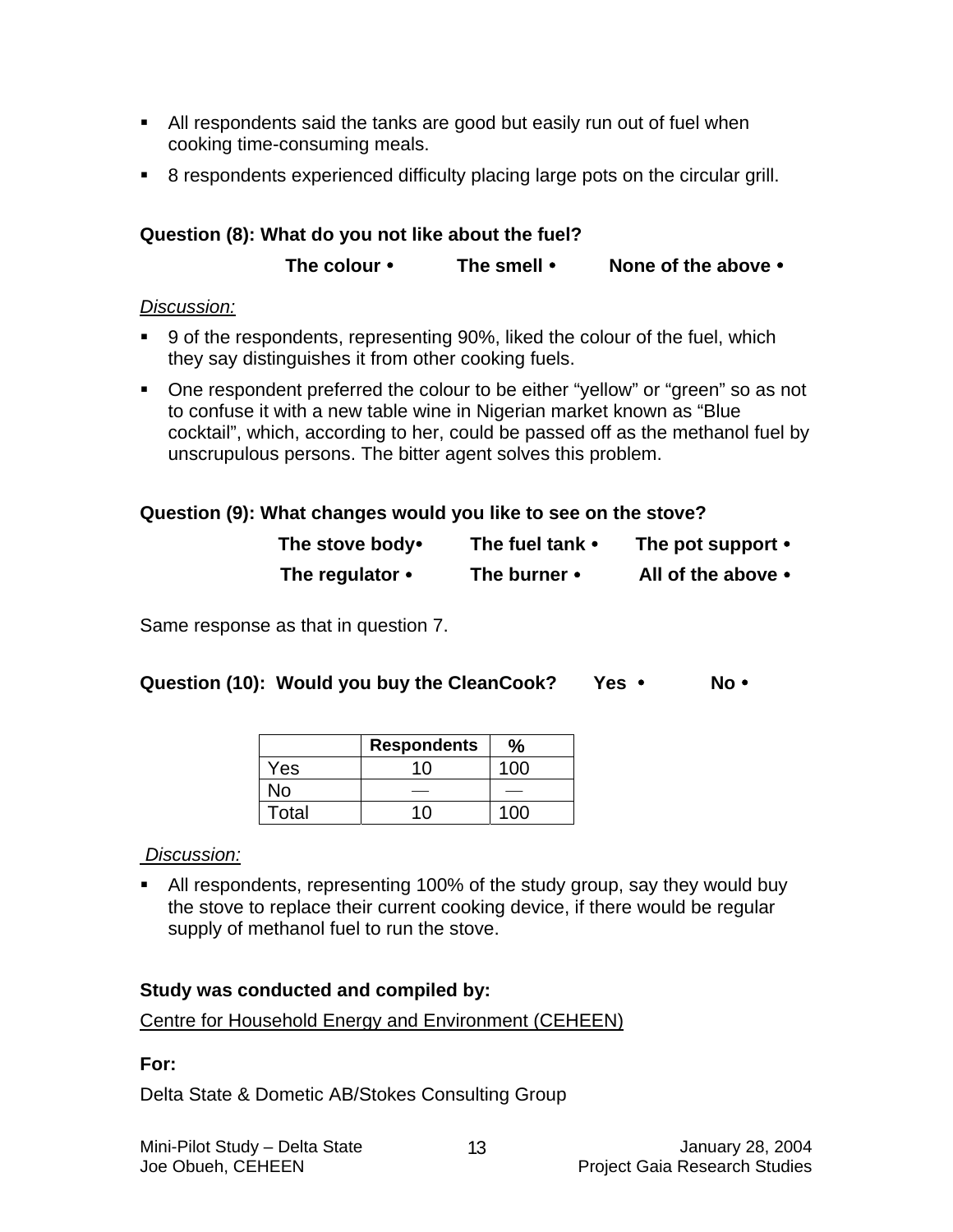# **CLEAN COOK PROJECT PILOT STUDY QUESTIONAIRE ASABA, DELTA STATE**

# **Phase 1 – Baseline Study**

#### **PHASE 1**

Please respond to the following question. All information will be treated as confidential

#### **SECTION A PERSONAL DETAILS**

| A1             | Date of interview                                                    |                                    |
|----------------|----------------------------------------------------------------------|------------------------------------|
| A2             | <b>Time of interview</b>                                             |                                    |
| A3             | <b>Name of interviewer</b>                                           |                                    |
| A4             | Name of respondent                                                   |                                    |
| A5             | Full contact address of respondent and                               |                                    |
|                | <b>Telephone</b>                                                     |                                    |
| A <sub>6</sub> | $20$ <sub>yrs</sub> $-29$ <sub>yrs</sub><br>20 <sub>YIS</sub><br>Age | $30VIS - 39VIS$<br>40yrs and above |
| <b>A7</b>      | <b>Sex</b><br>Female<br>Male                                         |                                    |
| A8             | <b>Tribe</b>                                                         |                                    |
| A <sub>9</sub> | <b>Religion</b>                                                      |                                    |
| A10            | Single<br><b>Marital status</b>                                      | Married                            |
| <b>A11</b>     | Number of persons in the house                                       |                                    |
| A12            | Occupation of household member                                       | Male or Female                     |
|                |                                                                      |                                    |
|                |                                                                      | Male<br>Female                     |
|                | 2                                                                    | Male<br>Female                     |
|                | 3                                                                    | Male<br>Female                     |
|                | 4                                                                    | $\Box$ Female<br>Male              |
|                | 5                                                                    | $\Box$ Female<br>Male              |

#### **SECTION B HOUSE & KITCHEN PRACTICE**

| B1 | <b>Type of house</b>  |
|----|-----------------------|
|    |                       |
|    | $\Box$ Thatch         |
|    | $\square$ Wood        |
|    | $\Box$ Brick          |
|    | $\Box$ Concrete       |
|    | $\Box$ Other specify. |
| B2 | Location of house     |
|    |                       |
|    | $\Box$ On land        |
|    | $\Box$ On stilt       |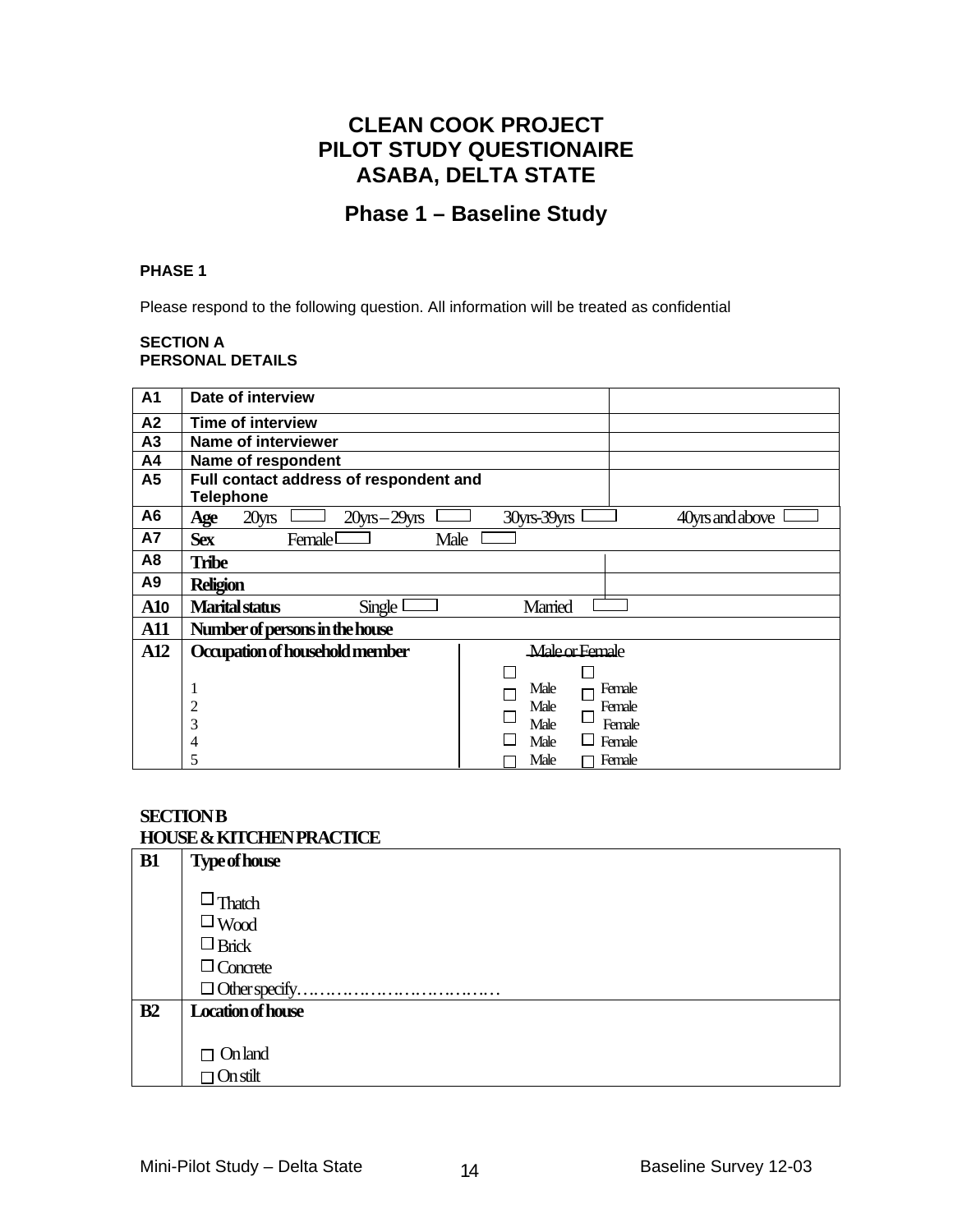| B3             | Location of kitchen                                        |                          |
|----------------|------------------------------------------------------------|--------------------------|
|                | $\Box$ Part of main house                                  |                          |
|                | $\perp$ Separate building                                  |                          |
| <b>B4</b>      | <b>Type of roof</b>                                        |                          |
|                | $\Box$ Asbestos                                            |                          |
|                | $\Box$ Iron sheets                                         |                          |
|                |                                                            |                          |
| B <sub>5</sub> | Permanent ventilation in roof                              |                          |
|                |                                                            |                          |
|                | None                                                       |                          |
|                | Small (Less than 10cm in diameter)                         |                          |
|                | $\Box$ Large (More than 10cm in diameter)                  |                          |
|                |                                                            |                          |
| <b>B6</b>      | How many windows does your kitchen area have and           | Sizes of windows in feet |
|                | what is the size?                                          | (e.g 1 meter x 1 meter)  |
|                |                                                            |                          |
|                | None                                                       |                          |
|                | $\overline{1}$                                             |                          |
|                | $\Box$ 2                                                   |                          |
|                | $\Box$ 3                                                   |                          |
|                | $\Box$ More than 3                                         |                          |
| B7             | Where do you usually cook during the rainy season?         |                          |
|                |                                                            | П                        |
|                | Inside the house                                           |                          |
|                | Outside the house (all the time)                           |                          |
|                | Outside the house(only to light stove and then go inside)  | П                        |
|                | Other structure/area that serves as a kitchen              |                          |
|                |                                                            |                          |
| <b>B8</b>      | Where do you usually cook during the rainy season?         |                          |
|                |                                                            | (pls.check)              |
|                | Inside the house                                           |                          |
|                | Outside the house (all the time)                           |                          |
|                | Outside the house (only to light stove and then go inside) |                          |
|                | Other structure/area serves as a kitchen                   | П                        |
|                |                                                            |                          |

#### **SECTION C COOKING PRATICES**

| C1 | What do you use for cooking                                      |
|----|------------------------------------------------------------------|
|    | Open fire                                                        |
|    | $\Box$ Wood stove (specify if with or without chimney)           |
|    | Electric stove                                                   |
|    | $\Box$ Kerosene stove                                            |
|    | $\Box$ LPG                                                       |
|    | $\Box$ Other stove (specify fuel and if with or without chimney) |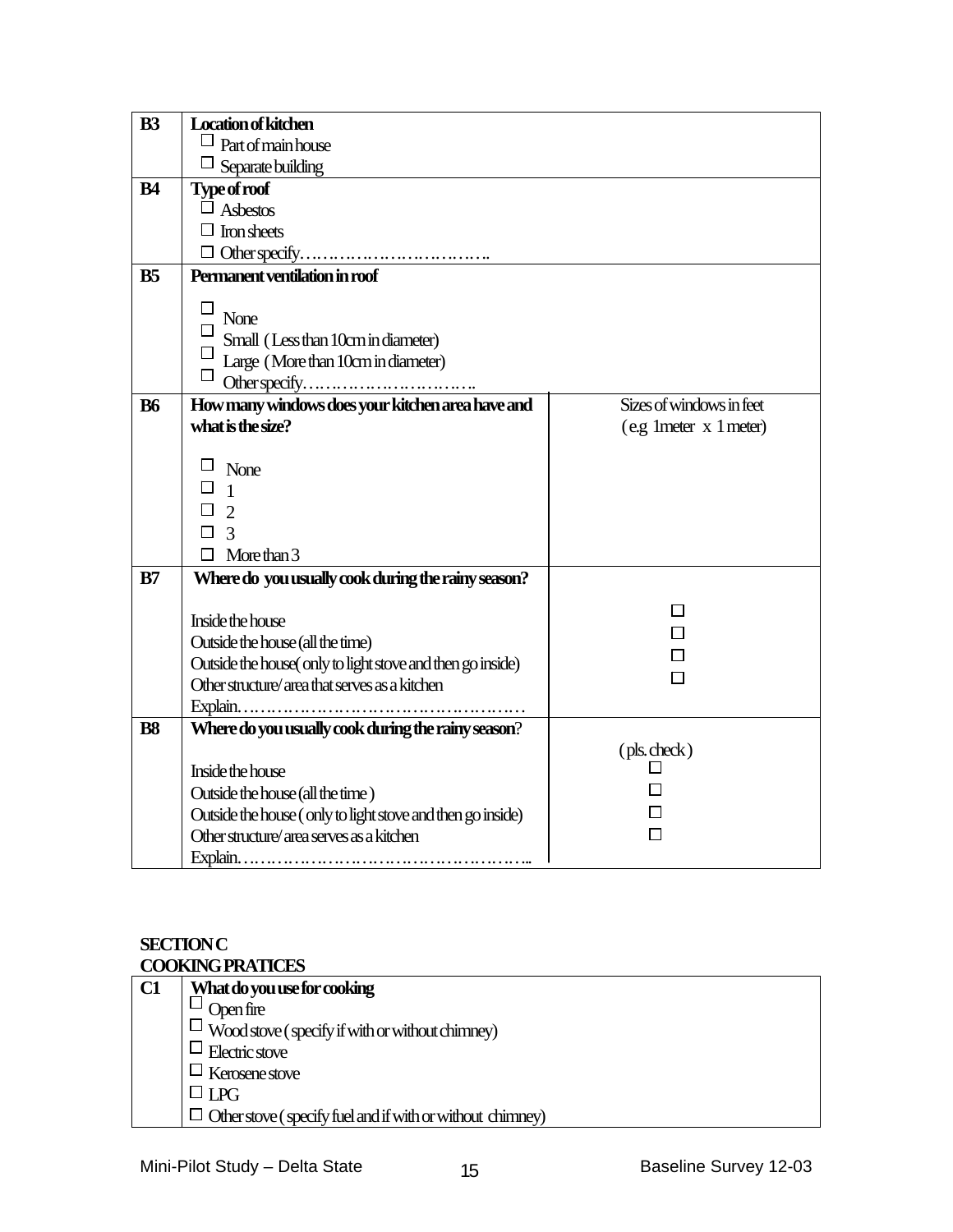| $\Box$ Wood stove (specify if with or without chimney)<br>$\Box$ Electric stove |  |  |  |  |  |  |  |
|---------------------------------------------------------------------------------|--|--|--|--|--|--|--|
|                                                                                 |  |  |  |  |  |  |  |
|                                                                                 |  |  |  |  |  |  |  |
|                                                                                 |  |  |  |  |  |  |  |
|                                                                                 |  |  |  |  |  |  |  |
|                                                                                 |  |  |  |  |  |  |  |
|                                                                                 |  |  |  |  |  |  |  |
|                                                                                 |  |  |  |  |  |  |  |
|                                                                                 |  |  |  |  |  |  |  |
|                                                                                 |  |  |  |  |  |  |  |
|                                                                                 |  |  |  |  |  |  |  |
|                                                                                 |  |  |  |  |  |  |  |
|                                                                                 |  |  |  |  |  |  |  |
|                                                                                 |  |  |  |  |  |  |  |
|                                                                                 |  |  |  |  |  |  |  |
| Evening                                                                         |  |  |  |  |  |  |  |
| $(indicte\#)$                                                                   |  |  |  |  |  |  |  |
|                                                                                 |  |  |  |  |  |  |  |
|                                                                                 |  |  |  |  |  |  |  |
|                                                                                 |  |  |  |  |  |  |  |
| Evening                                                                         |  |  |  |  |  |  |  |
| $($ indicate# $)$                                                               |  |  |  |  |  |  |  |
|                                                                                 |  |  |  |  |  |  |  |
|                                                                                 |  |  |  |  |  |  |  |
|                                                                                 |  |  |  |  |  |  |  |
|                                                                                 |  |  |  |  |  |  |  |
|                                                                                 |  |  |  |  |  |  |  |
|                                                                                 |  |  |  |  |  |  |  |
|                                                                                 |  |  |  |  |  |  |  |
|                                                                                 |  |  |  |  |  |  |  |
|                                                                                 |  |  |  |  |  |  |  |
|                                                                                 |  |  |  |  |  |  |  |
|                                                                                 |  |  |  |  |  |  |  |
|                                                                                 |  |  |  |  |  |  |  |
| Round bottom                                                                    |  |  |  |  |  |  |  |
| (plscheck)                                                                      |  |  |  |  |  |  |  |
|                                                                                 |  |  |  |  |  |  |  |
|                                                                                 |  |  |  |  |  |  |  |
|                                                                                 |  |  |  |  |  |  |  |
|                                                                                 |  |  |  |  |  |  |  |
|                                                                                 |  |  |  |  |  |  |  |
|                                                                                 |  |  |  |  |  |  |  |
|                                                                                 |  |  |  |  |  |  |  |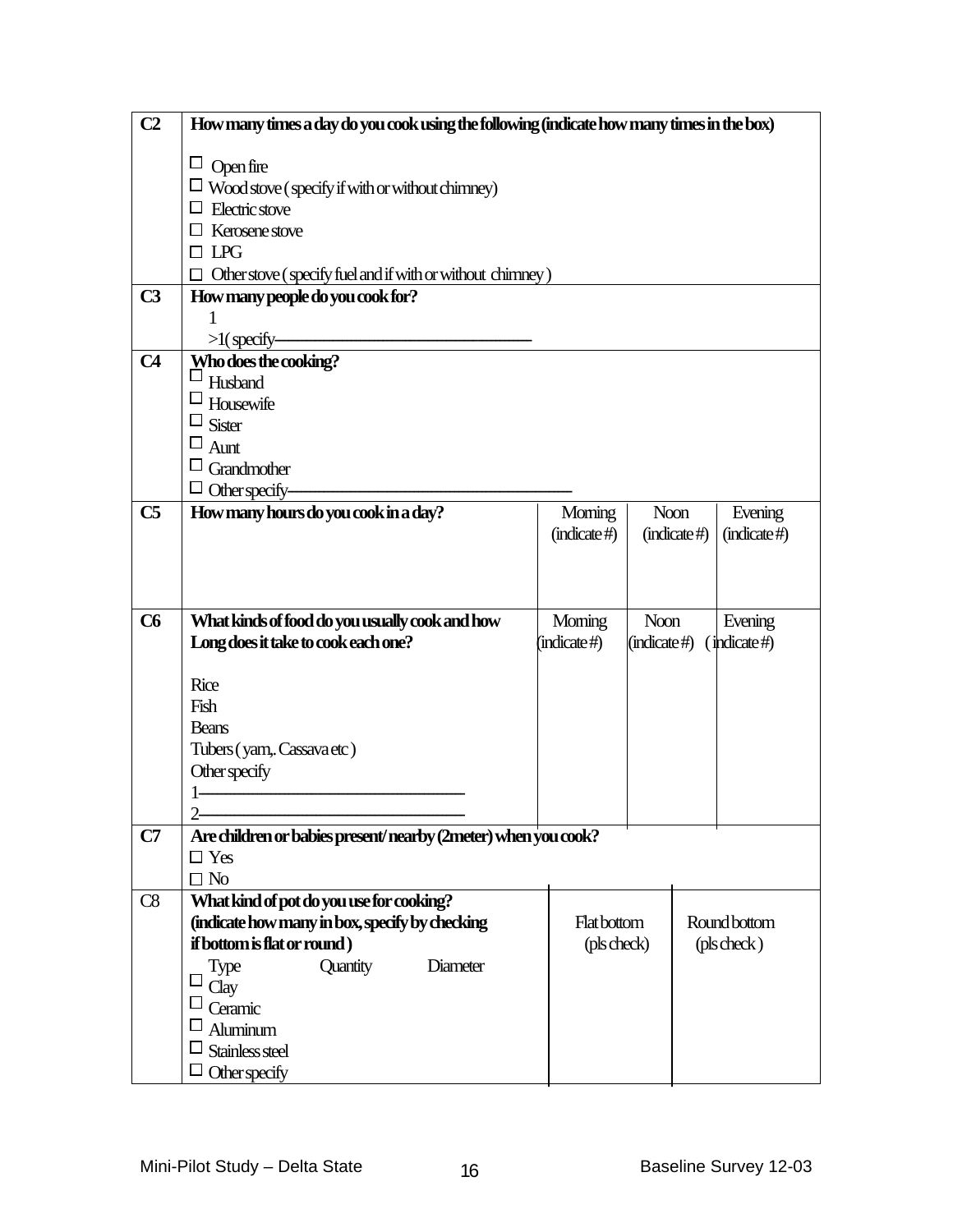| $\mathbf{C}9$ | Aside from cooking food for the household, for what other purpose do you use your stove? (check |
|---------------|-------------------------------------------------------------------------------------------------|
|               | all that apply)                                                                                 |
|               | $\Box$ Boiling water                                                                            |
|               | $\Box$ Cooking food to sell                                                                     |
|               | $\Box$ Heating                                                                                  |
|               | $\Box$ Lighting                                                                                 |
|               | $\Box$ Other specify-                                                                           |
| <b>C10</b>    | What do you like about what you are presently using to cook?                                    |
|               | It is fast                                                                                      |
|               | It is cheaper                                                                                   |
|               | Other specify                                                                                   |

#### **SECTION D COOKING TECNOLOGY**

| D <sub>1</sub> | Who made the decision on the kind (s) of stove (s) to use?   |                     |                                     |              |                |                                     |  |
|----------------|--------------------------------------------------------------|---------------------|-------------------------------------|--------------|----------------|-------------------------------------|--|
|                | $\Box$ Husband                                               |                     |                                     |              |                |                                     |  |
|                | $\Box$ Wife                                                  |                     |                                     |              |                |                                     |  |
|                | $\Box$ Other person specify-                                 |                     |                                     |              |                |                                     |  |
| D2             | Does he/she (D1) decide on all major purchases in the house? |                     |                                     |              |                |                                     |  |
|                | $\Box$ Yes                                                   |                     |                                     |              |                |                                     |  |
|                | $\Box$ No(explain)                                           |                     |                                     |              |                |                                     |  |
| D3             | How did you obtain your stove(s)?                            | Wood stove          | Kerosene                            | <b>LPG</b>   | Electric       | Other                               |  |
|                |                                                              | With                |                                     |              |                |                                     |  |
|                |                                                              | Chimney             |                                     |              |                |                                     |  |
|                |                                                              | (pls check)         | (pls check) (pls check) (pls check) |              |                | (pls check)                         |  |
|                | purchased                                                    |                     |                                     |              |                |                                     |  |
|                | Given by relative                                            |                     |                                     |              |                |                                     |  |
|                | Other (specify)                                              | П                   | $\Box$                              | П            | $\Box$         | $\Box$                              |  |
| D <sub>4</sub> | How much did your stove(s) cost,                             | N                   | $\mathbf N$                         | N            | N              | $\mathbf N$                         |  |
|                | If purchased?                                                |                     |                                     |              |                |                                     |  |
| D <sub>5</sub> | How did you pay/ are you paying?                             | <b>Wood stove</b>   | Kerosene                            | <b>LPG</b>   | Electric       | Other                               |  |
|                |                                                              | $(pls$ check)       | (pls check)                         |              |                | (pls check) (pls check) (pls check) |  |
|                |                                                              |                     |                                     |              |                |                                     |  |
|                | Cash                                                         | П                   |                                     | $\Box$       |                |                                     |  |
|                | Credit                                                       |                     |                                     |              |                |                                     |  |
|                | Borrowed money from somebody                                 | П                   | П                                   |              | П              |                                     |  |
|                | Other                                                        |                     |                                     |              |                |                                     |  |
| D <sub>6</sub> | Are you satisfied with the performance                       | Yes                 | $\Box$ Yes                          | $\sqcap$ Yes | Yes<br>П       | $\neg$ Yes                          |  |
|                | of your stove(s)?                                            | N <sub>o</sub><br>г | N <sub>o</sub>                      | 1No          | N <sub>0</sub> | $\neg$ No                           |  |
| D7             | Which stoves do you prefer to cook                           |                     |                                     |              |                |                                     |  |
|                | with? Why?                                                   | П                   | П                                   | П            | П              | $\Box$                              |  |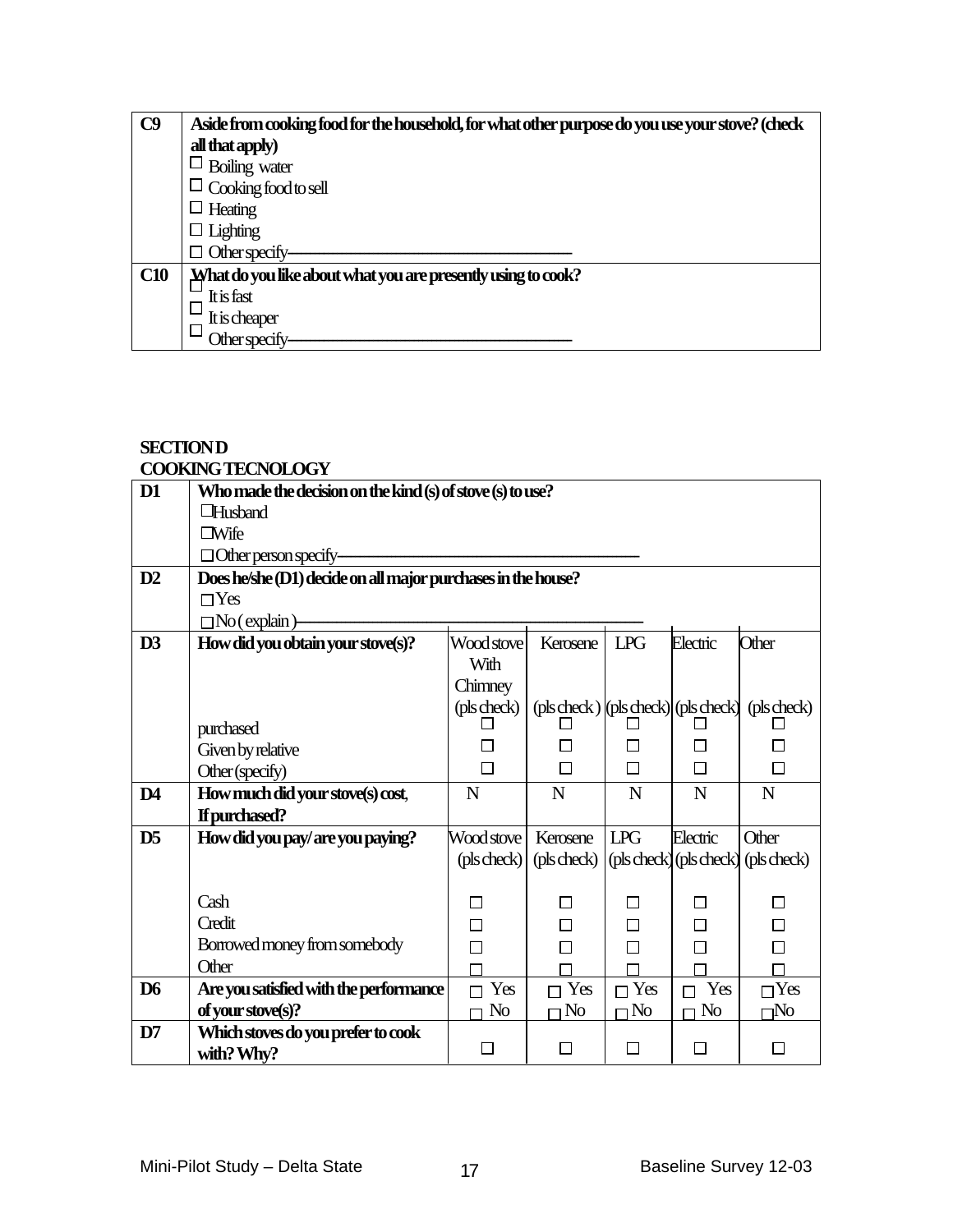| D <sub>8</sub> | If you do not have access to kerosene, LPG, or electricity, why not               |
|----------------|-----------------------------------------------------------------------------------|
|                | $\Box$ Not aware of these option                                                  |
|                | $\square$ Stove                                                                   |
|                | $\Box$ Fuel too expensive                                                         |
|                | $\square$ Stove/fuel not available in our area                                    |
|                | $\Box$ Too dangerous                                                              |
|                | $\Box$ Other explain-                                                             |
|                |                                                                                   |
| D9             | Would you like to own a different stove? If so, what type? What are your reasons? |
|                | $\Box$ Yes                                                                        |
|                | $\Box$ No                                                                         |
|                | $\Box$ Explain-                                                                   |
| <b>D10</b>     | If your answer above is YES how much are you willing to pay for it?               |
|                | Same as current level of expenses                                                 |
|                | $\Box$ More (indicate how much more in Naira) N—                                  |
| <b>D11</b>     | How would you pay for it?                                                         |
|                | $\Box$ Cash                                                                       |
|                | $\Box$ Borrow money from relative/friends                                         |
|                | $\Box$ Loan from bank or lending institution                                      |
|                | $\Box$ Other specify-                                                             |
| <b>D12</b>     | Do you know alcohol?                                                              |
|                | $\Box$ Yes                                                                        |
|                | $\square$ No                                                                      |
| <b>D13</b>     | How would you feel using it to cook?                                              |
|                | Explain-                                                                          |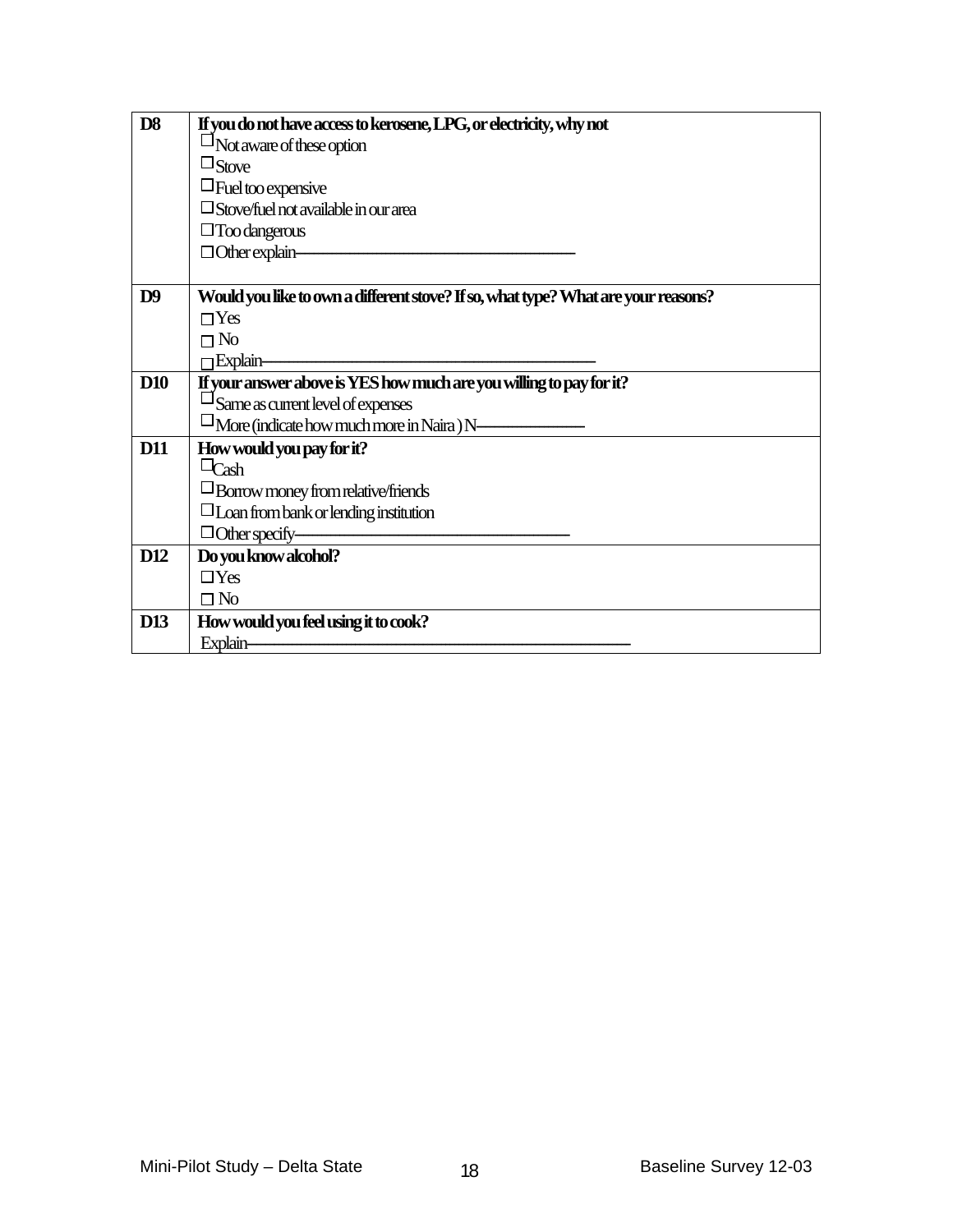### **SECTION E. FUEL USE, COLLECTION, & SUPPLY**

**E 1 . FOR OPEN FIRE / STOVE (S) USING UNPROCESSED FUELS (animal dung, crop residues, wood)** 

| <b>Type of Fuel</b><br><b>Used</b> | Who<br>collects? | How long does the fuel<br>last during the DRY<br>season? | How long does the<br>fuel last during the<br><b>RAINY season?</b> | <b>Where</b><br>obtained? | How do you<br>get there?<br>(walking, boat,<br>cart, etc) | <b>How long does</b><br>it take to get<br>there? |
|------------------------------------|------------------|----------------------------------------------------------|-------------------------------------------------------------------|---------------------------|-----------------------------------------------------------|--------------------------------------------------|
| Animal dung                        |                  |                                                          |                                                                   |                           |                                                           |                                                  |
| Crop residues<br>(specify)         |                  |                                                          |                                                                   |                           |                                                           |                                                  |
| Wood                               |                  |                                                          |                                                                   |                           |                                                           |                                                  |

#### **E 2. FOR STOVE (S) USING PROCESSED FUEL (charcoal, coal, kerosene, LPG)**

|                        |                |                     |                 |                         | Unit      | <b>How long</b>       | <b>How long</b> |         | <b>How</b> do | <b>How long</b> |
|------------------------|----------------|---------------------|-----------------|-------------------------|-----------|-----------------------|-----------------|---------|---------------|-----------------|
|                        | <b>Collect</b> | Who                 | <b>How much</b> | <b>How much</b>         | (liters,  | does the              | does the        | Where   | you get       | does it         |
| Type $(s)$ of Fuel $ $ | $(C)$ or       | collects /          | per unit        | per unit                | #/size of | fuel last             | fuel last       | obtaine | there         | take to get     |
| <b>Used</b>            |                | purchase? purchases | during          | during                  |           | cylinders) during DRY | during          | $d$ ?   | (walking,     | there?          |
|                        | $(\mathbf{P})$ |                     | <b>DRY</b>      | <b>RAINY</b>            |           | season? (e.g.         | <b>RAINY</b>    |         | boats,        |                 |
|                        |                |                     | season? (if     | season? (if             |           | 3 days, 1             | season?         |         | cart, etc)    |                 |
|                        |                |                     |                 | purchased)   purchased) |           | week, etc)            | (e.g. 3)        |         |               |                 |
|                        |                |                     |                 |                         |           |                       | days, 1         |         |               |                 |
|                        |                |                     |                 |                         |           |                       | week, etc)      |         |               |                 |
| Wood                   |                |                     |                 |                         |           |                       |                 |         |               |                 |
| Charcoal               |                |                     |                 |                         |           |                       |                 |         |               |                 |
| Coal                   |                |                     |                 |                         |           |                       |                 |         |               |                 |
| Kerosene               |                |                     |                 |                         |           |                       |                 |         |               |                 |
| <b>LPG</b>             |                |                     |                 |                         |           |                       |                 |         |               |                 |
| Other (specify)        |                |                     |                 |                         |           |                       |                 |         |               |                 |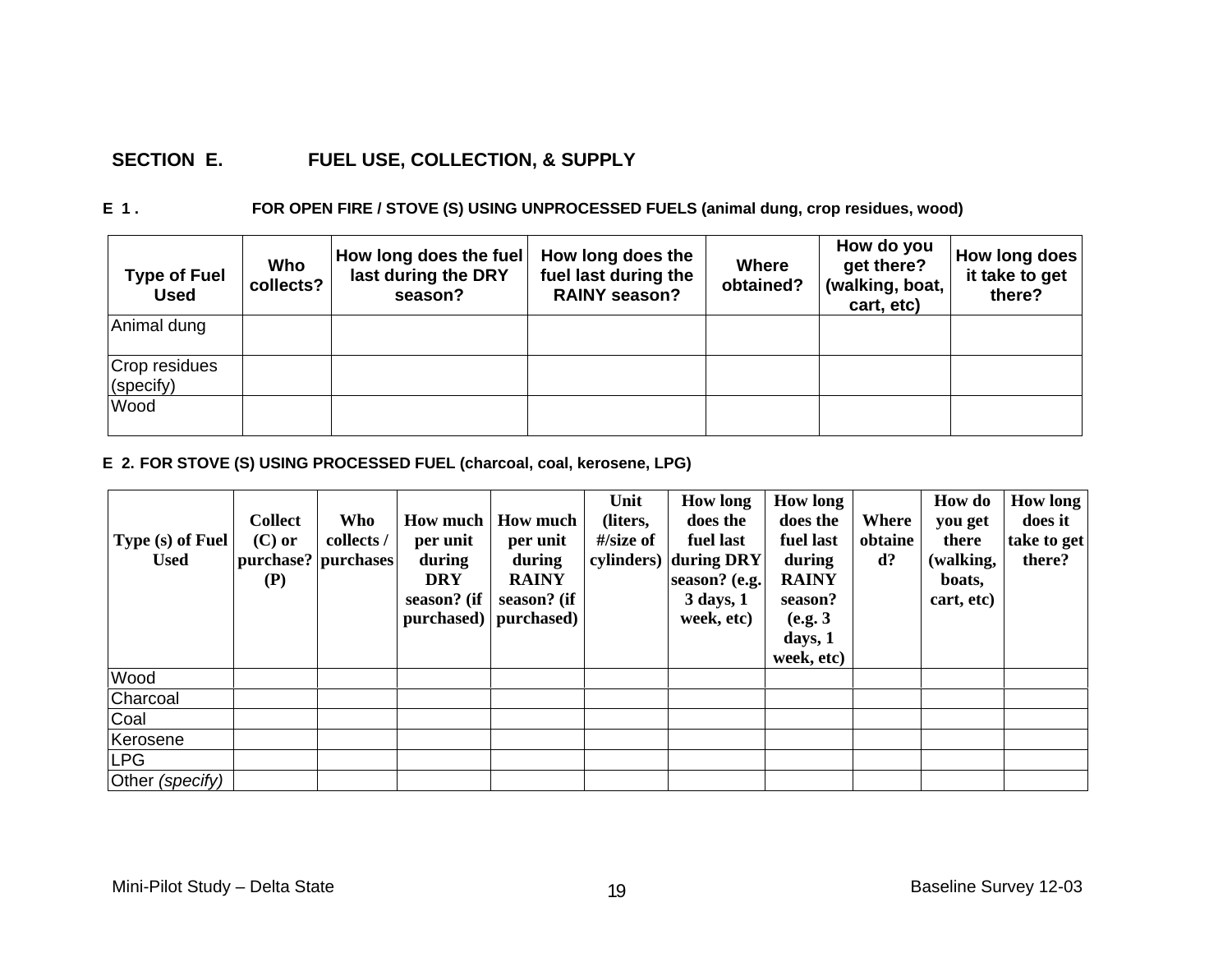#### **E 3. FOR USERS OF WOOD FUEL**

| E3.1             | What type of wood do you use?                                        |
|------------------|----------------------------------------------------------------------|
|                  | $\Box$ Rubber                                                        |
|                  | $\Box$ Bamboo                                                        |
|                  | □ Other specify-                                                     |
| E32              | How is the wood harvested?                                           |
|                  |                                                                      |
|                  | $\square$ Dry                                                        |
|                  | $\Box$ Fresh                                                         |
| E33              | Where does the wood come from?                                       |
|                  | $\sqcup$ Family land                                                 |
|                  | $\Box$ Tribal land                                                   |
|                  | $\Box$ Unclaimed/open land                                           |
|                  | $\Box$ Other specify—                                                |
| E <sub>34</sub>  | Who gathers/buys the woods?                                          |
|                  | $\Box$ Father                                                        |
|                  | $\square$ Mother                                                     |
|                  | $\Box$ Children                                                      |
|                  | $\Box$ Other specify-                                                |
| E <sub>35</sub>  | How long does it take each day to gather woods?                      |
|                  | $\Box$ Buy (no time needed to gather the wood)                       |
|                  | $\Box$ Hour                                                          |
| E3.6             | How do you transport wood to your home?                              |
|                  | $\square_{\text{Walk}}$                                              |
|                  | $\square_{\text{Bike}}$                                              |
|                  | $\Box_{\text{Car}}$                                                  |
|                  | $\Box$ Other specify                                                 |
| E <sub>3.7</sub> | Is gathering wood a burden for your family?<br>$\square_{\text{No}}$ |
|                  | $\Box$ Yes, if yes why-                                              |
| E <sub>38</sub>  | If you buy wood, how much do you pay?                                |
|                  | $-(example N per bundle, N per log)$                                 |

#### **SECTION F**

# **HEALTH IMPACTS** (should be addressed to the person in charge of cooking)

| ${\bf F1}$ | Is smoke emitted when you cook using                  |                   |                |
|------------|-------------------------------------------------------|-------------------|----------------|
|            | Firewood<br>Kerosene<br>${\rm LPG}$<br>Other specify- | Yes<br>Yes<br>Yes | No<br>No<br>No |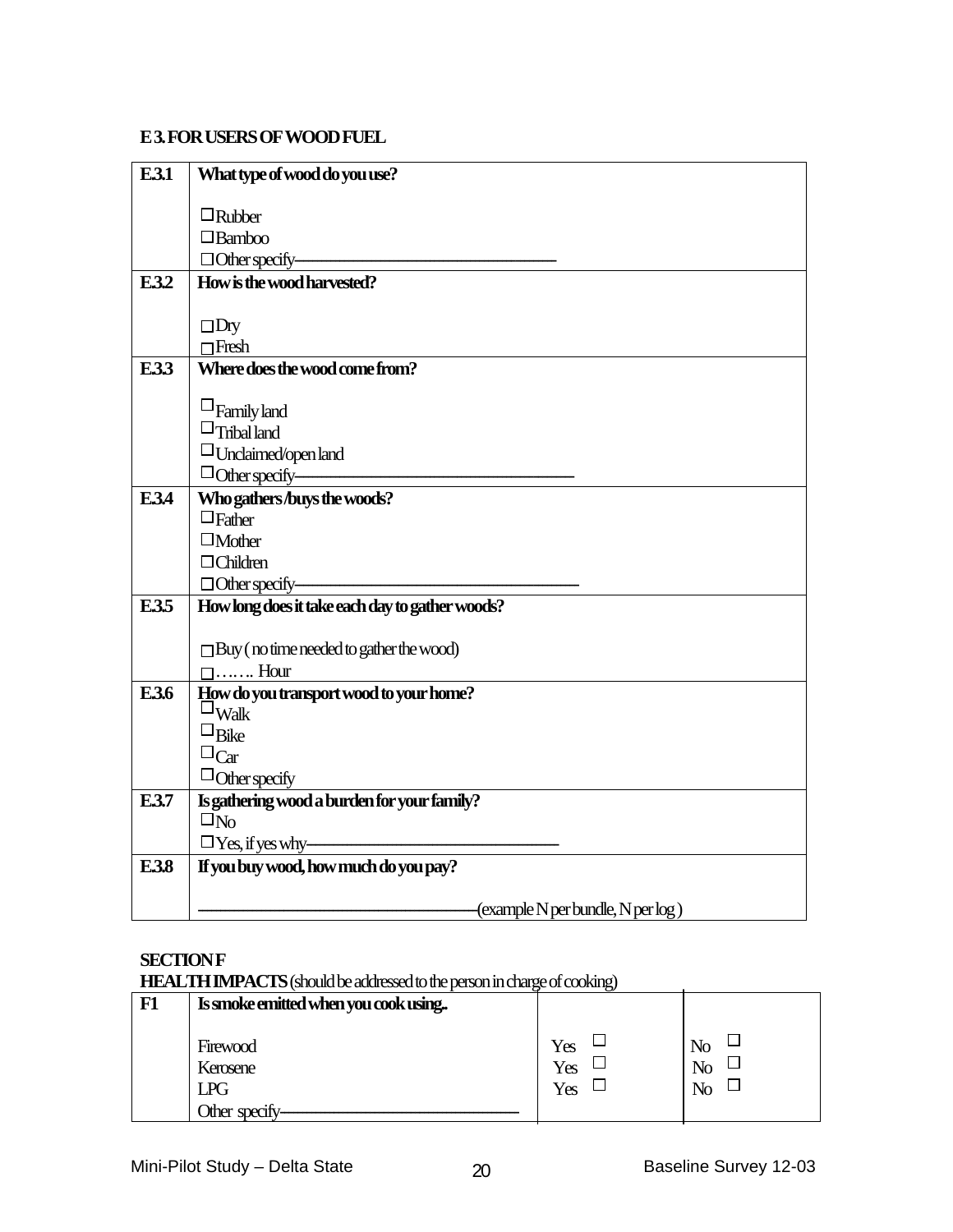| F2             | Is there an offensive smell when cooking with?                                                         |                          |                           |  |
|----------------|--------------------------------------------------------------------------------------------------------|--------------------------|---------------------------|--|
|                |                                                                                                        |                          |                           |  |
|                | Firewood<br>Kerosene                                                                                   | $\Box$ Yes<br>$\Box$ Yes | $\square$ No<br>$\Box$ No |  |
|                | <b>LPG</b>                                                                                             | $\Box$ Yes               | $\square$ No              |  |
|                | Other specify-                                                                                         |                          |                           |  |
| F3             | Are you concerned about fuel spills and or / explosion?                                                |                          |                           |  |
|                |                                                                                                        |                          |                           |  |
|                | Kerosene                                                                                               | $\Box$ Yes               | $\Box$ No                 |  |
|                | <b>LPG</b>                                                                                             | $\Box$ Yes               | $\Box$ No                 |  |
|                | Other specify-                                                                                         |                          |                           |  |
| F <sub>4</sub> | Which fuel causes soot stains on your pot?                                                             |                          |                           |  |
|                |                                                                                                        |                          |                           |  |
|                | $-$ Fuel wood                                                                                          |                          |                           |  |
|                | $\mathcal{L}_{\text{Kerosene}}$                                                                        |                          |                           |  |
|                | $\square_{LPG}$                                                                                        |                          |                           |  |
|                | $\Box$ Other specify-                                                                                  |                          |                           |  |
| <b>F5</b>      | If your family gather woods, what are the health impacts of the labour?                                |                          |                           |  |
|                | $\Box$ Backaches                                                                                       |                          |                           |  |
|                | $\Box$ Headaches                                                                                       |                          |                           |  |
|                | $\Box$ Tiredness                                                                                       |                          |                           |  |
|                | $\Box$ Other specify-                                                                                  |                          |                           |  |
| <b>F6</b>      | Are you aware of the health risk from inhalation of smoke?                                             |                          |                           |  |
|                |                                                                                                        |                          |                           |  |
|                | $\mathbf{\mathsf{\omega}}_{\mathrm{Yes}}$                                                              |                          |                           |  |
| F7             | $\square_{\text{No}}$<br>If your answer to F6 is yes, what have you done/do you intend to do about it? |                          |                           |  |
|                |                                                                                                        |                          |                           |  |
|                | $\Box_{\text{Notbing}}$                                                                                |                          |                           |  |
|                | $\Box$ Build another kitchen                                                                           |                          |                           |  |
|                | $\Box$ Cook outside                                                                                    |                          |                           |  |
|                | $\Box$ Increase size of opening (window and eaves space)                                               |                          |                           |  |
|                | $\Box$ Put/add windows                                                                                 |                          |                           |  |
|                | $\Box$ Use another stove                                                                               |                          |                           |  |
|                | $\Box$ Increase door size                                                                              |                          |                           |  |
|                | $\Box$ Install chimney                                                                                 |                          |                           |  |
|                | $\Box$ Install hood                                                                                    |                          |                           |  |
|                | $\Box$ Other specify-                                                                                  |                          |                           |  |
| F <sub>8</sub> | If your answer to F7 is "Nothing", why?                                                                |                          |                           |  |
|                | $\Box$ Too expensive to make changes                                                                   |                          |                           |  |
|                | $\Box$ Smoke has perceived benefit-specify(e.g. keeps away mosquitoes)                                 |                          |                           |  |
|                | $\Box$ Preserves wood material(of house), etc-                                                         |                          |                           |  |
|                |                                                                                                        |                          |                           |  |